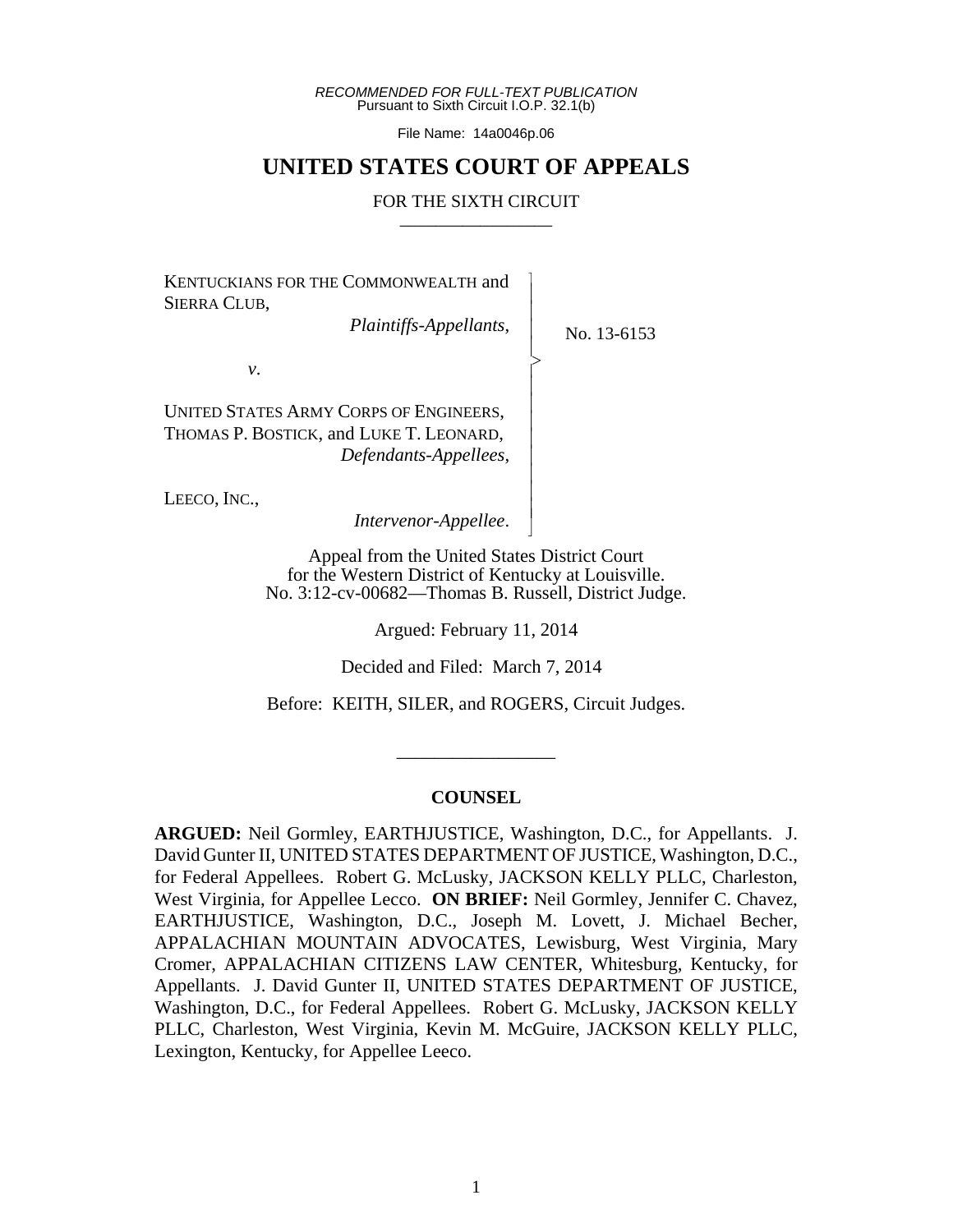## **OPINION \_\_\_\_\_\_\_\_\_\_\_\_\_\_\_\_\_**

**\_\_\_\_\_\_\_\_\_\_\_\_\_\_\_\_\_**

ROGERS, Circuit Judge. More than six years after the Commonwealth of Kentucky authorized a surface mining operation in Perry County, this appeal raises the issue of the proper scope of environmental analysis a federal agency must use in issuing a permit related to a small but necessary part of the operation. The Surface Mining Control and Reclamation Act grants Kentucky "exclusive jurisdiction" over the regulation of surface mining within the state, subject to minimum federal standards. In order to conduct surface mining in Kentucky, a mine operator must obtain a permit for the overall operation from Kentucky's Division of Mine Permits, as well as subsidiary permits related to water and stream quality, as required by the Clean Water Act. One of these permits is a § 404 permit, which is issued by the U.S. Army Corps of Engineers and is required for the discharge of dredged or fill material into waters of the United States. After obtaining a permit from the Division of Mine Permits, intervenor Leeco, Inc. applied for and received a § 404 permit from the Corps. The permit authorizes Leeco to "mine through" and fill certain surface stream beds, which are already in a degraded state, and requires Leeco to offset the limited environmental effect of the filling by improving other streams in the watershed.

The plaintiffs challenge the Corps's issuance of the § 404 permit, arguing that the National Environmental Policy Act ("NEPA") requires the Corps to have considered in its environmental assessment the public health impacts related to surface mining in general, and that the Corps violated the Clean Water Act by using a flawed analysis of the associated compensatory mitigation plan. In a comprehensive and thoughtful opinion, the district court rejected the plaintiffs' arguments. This appeal followed. Because the Corps did not abuse its discretion in limiting the scope of its environmental analysis only to health effects closely related to the discharge of dredged or fill material into jurisdictional waters, the Corps did not violate NEPA. And because the Corps's acceptance of Leeco's compensatory mitigation plan was not an arbitrary and capricious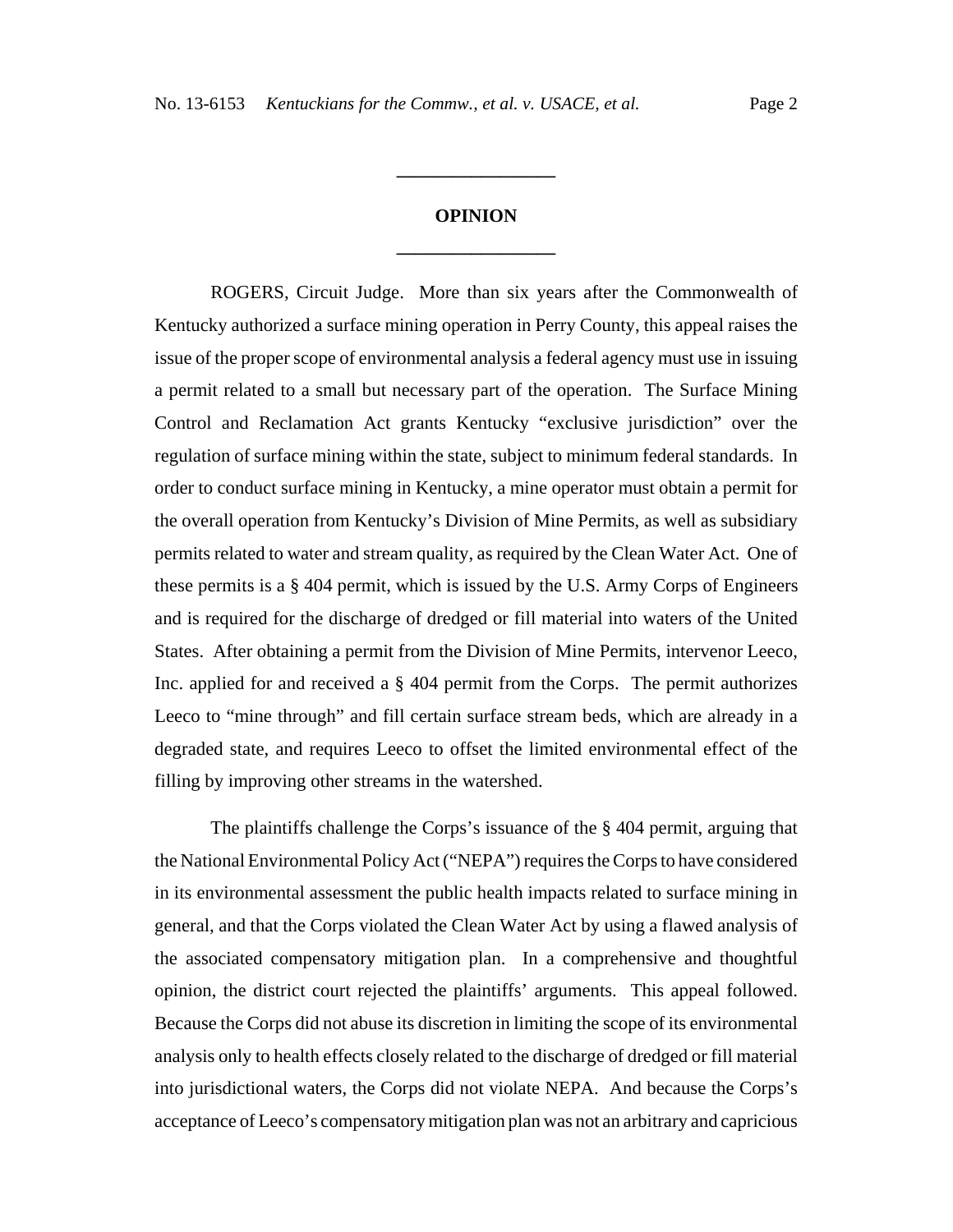exercise of its specialized expertise, the Corps did not violate its requirements under the Clean Water Act. Accordingly, we must uphold the Corps's decision to issue the § 404 permit.

We of course decide only the issues before us—whether the permit at issue in this case complies with the Clean Water Act and the National Environmental Policy Act. Our decision takes no position on the public policy questions of whether surface mining is in the larger public interest, or whether mountaintop removal should be allowed by the Commonwealth of Kentucky.

Congress passed the Surface Mining Control and Reclamation Act of 1977 ("SMCRA") in order to "establish a nationwide program to protect society and the environment from the adverse effects of surface coal mining operations." 30 U.S.C. § 1202(a). The Act set up a system of "cooperative federalism," in which state governments could opt in to regulating coal surface mining in their states so long as they establish agencies to enact and administer their own regulatory programs consistent with federal minimum standards and subject to federal approval. *See Hodel v. Va. Surface Mining & Reclamation Ass'n*, 452 U.S. 264, 289 (1981). Under the Act, a state that administers a federally approved program "assume[s] exclusive jurisdiction over the regulation of surface coal mining and reclamation operations" on non-federal lands, 30 U.S.C. § 1253(a), with limited federal oversight to ensure compliance with federal standards, *id.* § 1271. Kentucky's Department for Natural Resources has assumed legal responsibility for implementation of SMCRA through its Division of Mine Permits. *See* Ky. Rev. Stat. §§ 350.028, .465(2). This program has been approved by the U.S. Department of the Interior since 1982. 30 C.F.R. § 917.10. Thus, any surface mining operation in the Commonwealth of Kentucky must be conducted with a permit from the Division of Mine Permits. *See* 30 U.S.C. § 1256(a).

Although a SMCRA permit authorizes all of the activities related to a surface mining operation, it alone may not be sufficient to allow a mine operator to conduct surface mining operations. *See Ohio Valley Envtl. Coal. v. Aracoma Coal Co.*, 556 F.3d 177, 190–91 (4th Cir. 2009). Other permits may be required to authorize portions of the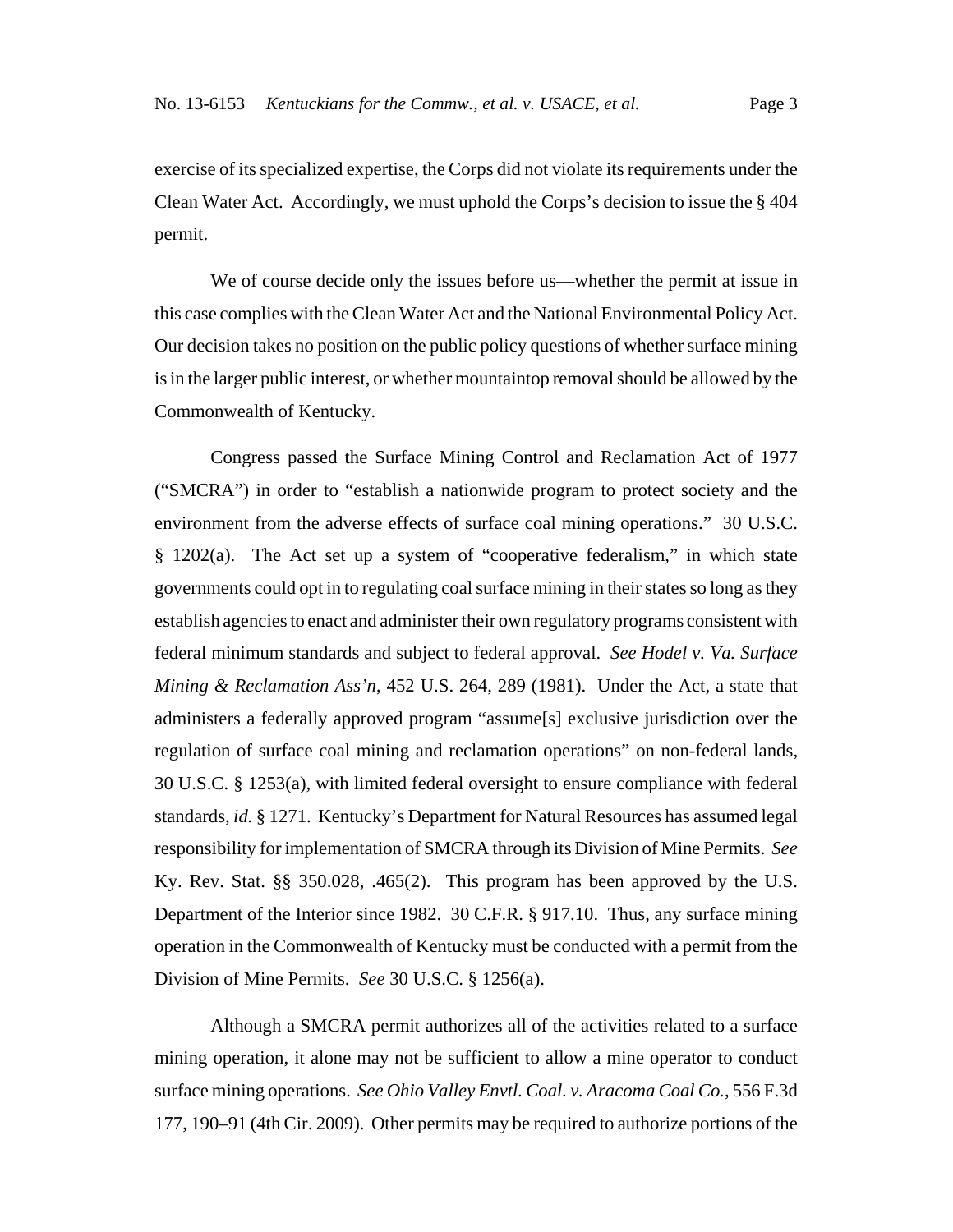operation, if those specific activities are regulated by an independent regulatory program. For example, if a surface mining operation will affect the navigable waters of the United States, the Clean Water Act, 33 U.S.C. § 1251 *et seq.*, which aims to "restore and maintain the chemical, physical, and biological integrity of the Nation's waters" by eliminating "the discharge of pollutants into the navigable waters." 33 U.S.C. § 1251(a)(1), requires a surface mine operator to obtain various other permits related to the quality of water and wetlands.

For the typical surface mining operation, three different Clean Water Act permits are required. First, a mine operator must obtain a § 401 permit from the proper permitting agency to ensure that "any discharge into the navigable waters" complies with regulations designed to limit the discharge of pollutants into navigable waters and to ensure the maintenance of federal water quality standards. *Id.* § 1341. Second, a mine operator must obtain a § 402 permit for "the discharge of any pollutant, or combination of pollutants." *Id.* § 1342. Finally, and most relevant to the present litigation, a mine operator must also obtain a § 404 permit "for the discharge of dredged or fill material into the navigable waters at specified disposal sites." *Id.* § 1344. This final permit must be obtained from the U.S. Army Corps of Engineers. *See id.* § 1344(d); 33 C.F.R.  $$320.2(f).$ 

In conducting its review for a § 404 permit, the Corps is required to comply with guidelines promulgated by the Environmental Protection Agency ("EPA"), which are called the § 404(b)(1) Guidelines. 33 U.S.C. § 1344(b)(1); *see also* 33 C.F.R. § 320.2(f); 40 C.F.R. pt. 230. The review includes the consideration of the health and welfare of those that would be affected by the discharge into jurisdictional waters. For example, under the regulations, the Corps must not issue a permit if the discharge of dredged or fill material would "cause or contribute to significant degradation of the waters of the United States," which may be constituted by certain effects considered individually and collectively, including "[s]ignificantly adverse effects of the discharge of pollutants on human health or welfare" and "[s]ignificantly adverse effects of discharge of pollutants on recreational, aesthetic, and economic values."  $40$  C.F.R.  $\S$  230.10(c), (c)(1), (c)(4).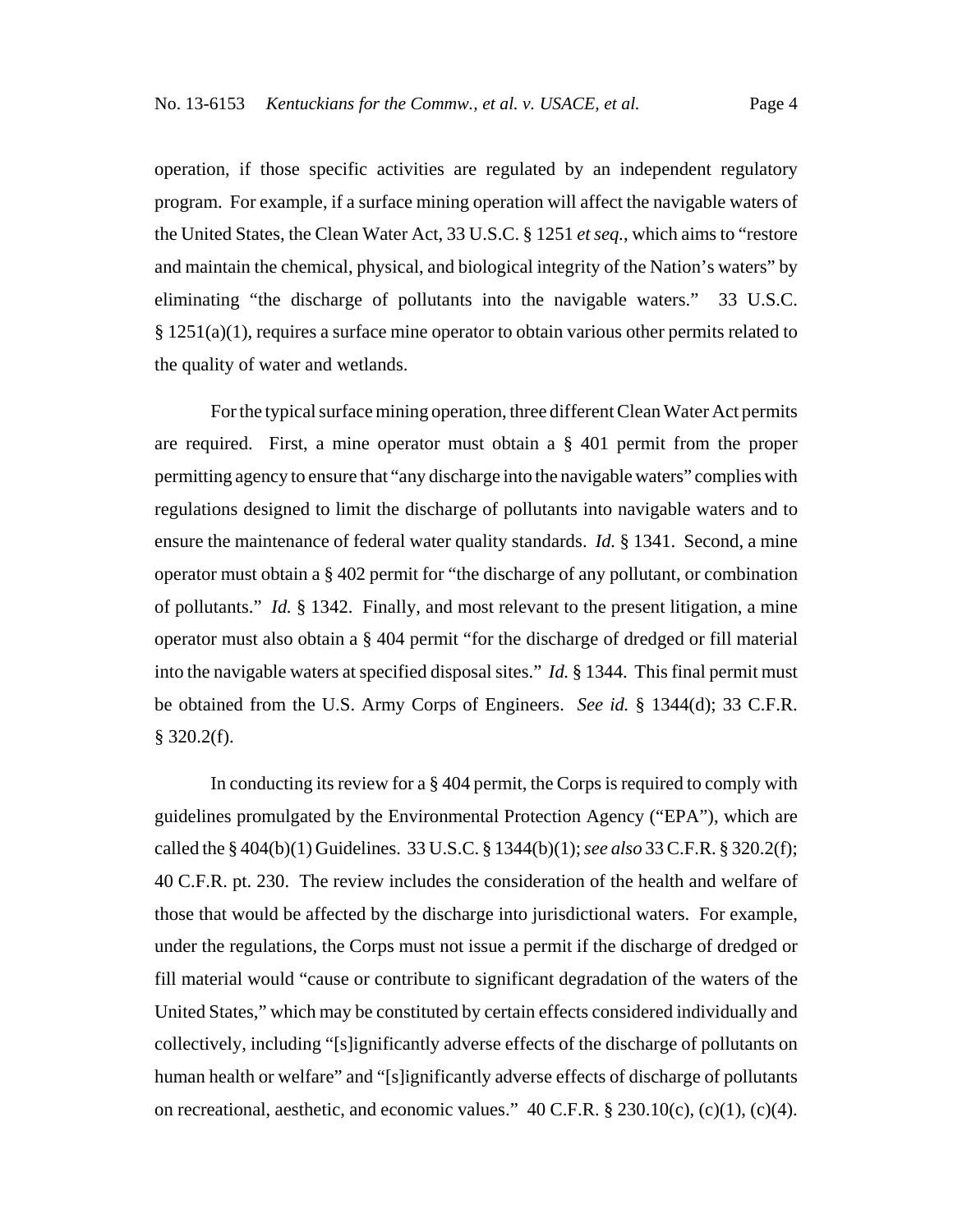The Corps additionally imposes some general policies that are to be considered in the evaluation of all permit applications, and not only § 404 permits. Under these policies, a decision must include "an evaluation of the probable impacts, including cumulative impacts, of the proposed activity and its intended use on the public interest," and "reflect the national concern for both protection and utilization of important resources." 33 C.F.R. § 320.4(a).

In addition to its responsibilities under the Clean Water Act, the Corps must also comply with the requirements of NEPA, 42 U.S.C. § 4321 *et seq.*, which requires federal agencies to "take a 'hard look' at the potential environmental consequences of their actions." *Aracoma Coal*, 556 F.3d at 191 (quoting *Robertson v. Methow Valley Citizens Council*, 490 U.S. 332, 350 (1989)). NEPA requires federal agencies to prepare a detailed statement, called an environmental impact statement, for every "major Federal action[] significantly affecting the quality of the human environment." 42 U.S.C. § 4332(2)(C); *see also* 40 C.F.R. § 1502.3. When it is not clear whether an environmental impact statement is required, the agency will prepare an environmental assessment, "a concise public document . . . that serves to . . . [b]riefly provide sufficient evidence and analysis for determining whether to prepare an environmental impact statement or a finding of no significant impact." 40 C.F.R. §§ 1501.3, 1501.4(b), 1508.9; *see also Save Our Cumberland Mountains v. Kempthorne*, 453 F.3d 334, 339 (6th Cir. 2006). If an environmental impact statement is not required, the agency must "[p]repare a finding of no significant impact," 40 C.F.R. § 1501.4(e), that "briefly present[s] the reasons why an action . . . will not have a significant effect on the human environment and for which an environmental impact statement therefore will not be prepared," *id.* § 1508.13. In practice, the environmental assessment generally serves as the finding of no significant impact when an environmental impact statement is not required.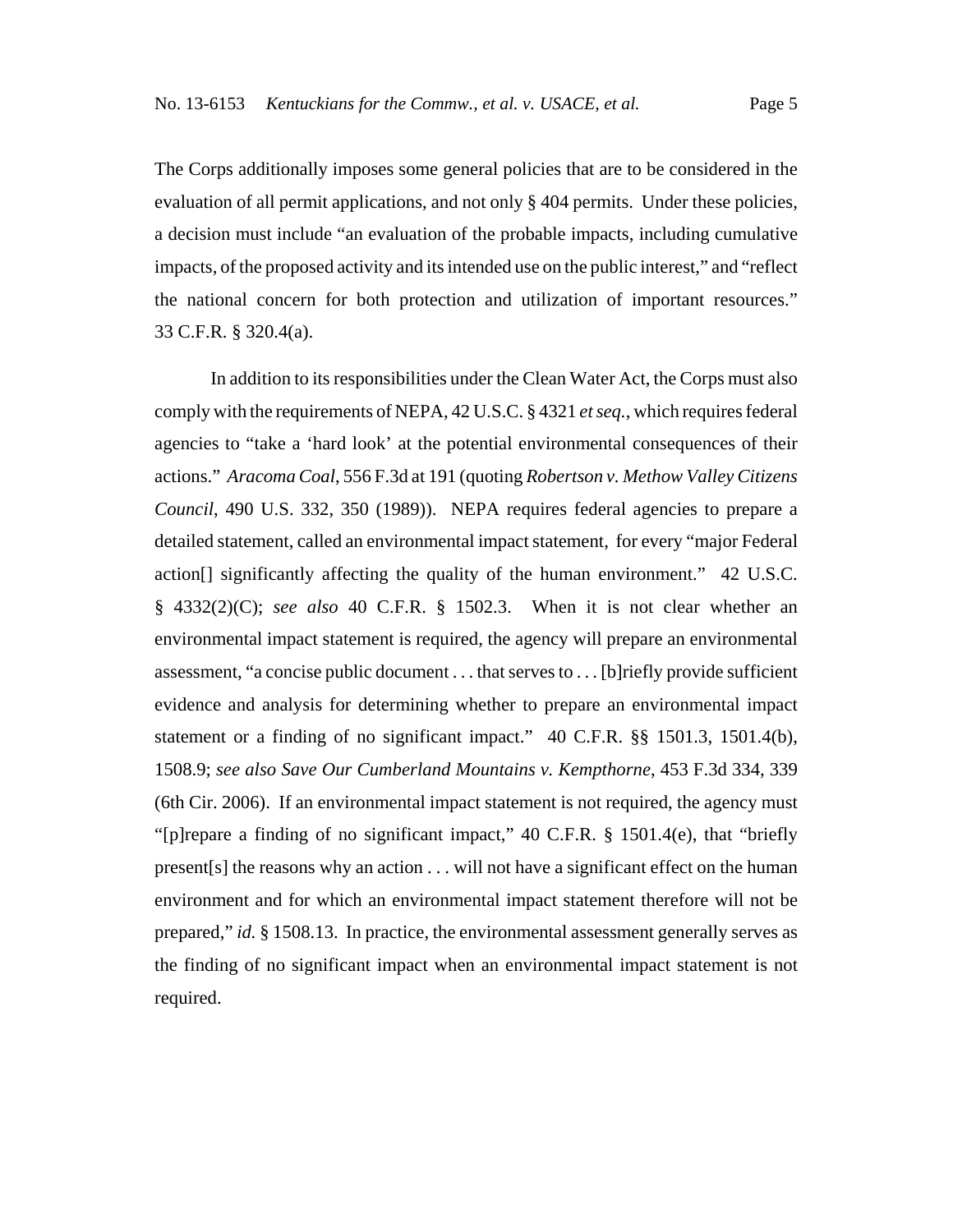The present action concerns a proposed surface coal mining operation**<sup>1</sup>** in Perry County, Kentucky, by the intervenor Leeco, Inc. The proposed mining area and the stream beds within it are already environmentally degraded, having been heavily impacted in the past century by previous mining, logging, natural gas exploration, and agricultural activities. The Kentucky Department of Mine Permits authorized the mining operation, and then in early 2007 Leeco submitted an application to the Department of the Army for a permit to authorize the discharge of fill material into stream beds on the project site, as required by § 404 of the Clean Water Act. The Corps issued a public notice for Leeco's application, with a 30-day comment period. This original proposal sought to construct six hollow fills and six sediment control ponds and would have involved discharges into 22,761 linear feet of stream. In the following years, Leeco supplemented and revised its application.

In June 2009 the Department of the Army, the EPA, and the Department of the Interior instituted an interagency action plan intended to "significantly reduce the harmful environmental consequences of Appalachian surface coal mining operations, while ensuring that future mining remains consistent with federal law." Implementing the Interagency Action Plan on Appalachian Surface Coal Mining (June 11, 2009), *available at* http://www.osmre.gov/resources/mou/ASCM061109.pdf. In response to this plan, the EPA conducted a review of Leeco's pending § 404 permit application. The EPA's preliminary assessment concluded that there were "significant concerns that the project, as proposed, does not comply with the [EPA's] 404(b)(1) Guidelines." The EPA

<sup>&</sup>lt;sup>1</sup>The district court accurately described the kind of surface mining to be conducted:

Surface mining entails the excavation of rock to expose and remove coal seams. Once the coal is extracted, as much as possible of the excavated rock (called "spoil") is returned to the mine site in an attempt to restore natural ground contour. However, because the loosening of the rock and soil and incorporation of air causes the spoil to "swell" to occupy more volume, much cannot be returned to the area where it was blasted. Rather, the spoil is placed in "fills" located in adjacent hollows ("hollow fills" or "valley fills") that, due to the landscape of the Central Appalachian region, often contain headwater streams. . . . [S]urface mining laws require that the drainage from both hollow fills and "mine through" areas pass through sediment control ponds or structures before being discharged into downstream waters. Each of these activities is subject to a series of overlapping permits and certifications involving both federal and state agencies . . . .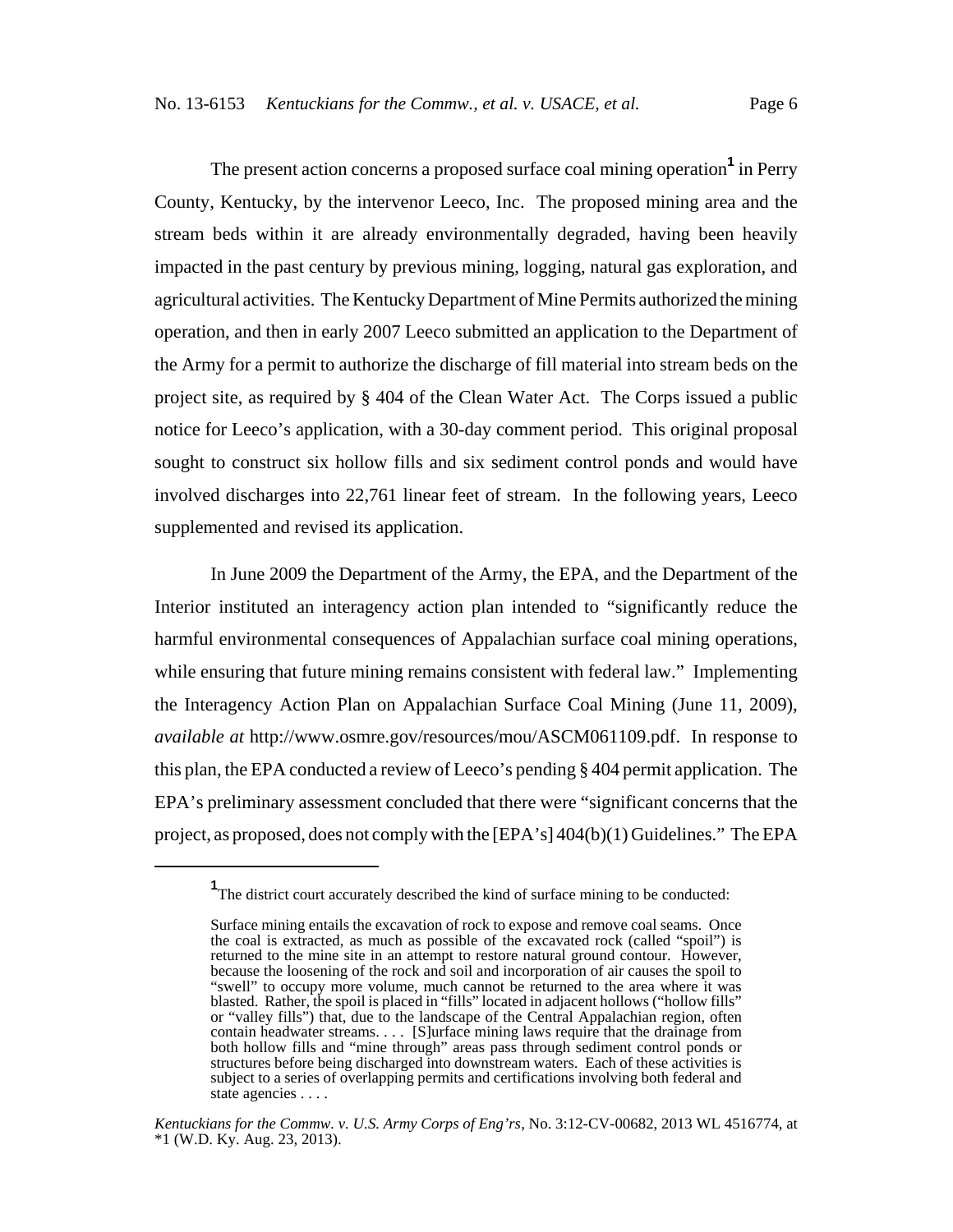expressed concerns over water quality and mitigation attempts, as well as concern that "the proposed project may have significant human health impacts on the surrounding communities, all of which are low-income communities." In a later letter, the EPA outlined extensive strategies on how to improve the plan.

In response to these concerns from the EPA, Leeco submitted a significantly revised permit application on July 19, 2011. The new application consolidated the fill plan to only one large hollow fill and one sediment control pond. *Id.* The new plan would impact only 18,268 linear feet of streams, a decrease of 4,593 linear feet. *Id.* This later design would all together impact 11,607 linear feet of ephemeral streams (that flow only during periods of heavy precipitation), 5,073 linear feet of intermittent streams (that flow continuously only at certain times of the year, usually because the source, such as melting snow, is seasonal), and 1,588 linear feet of perennial streams (that flow year round). The revised application included a compensatory mitigation plan that would require Leeco to replace 8,376 linear feet of stream in the same watershed area, to compensate for the loss of intermittent and perennial streams. In addition, Leeco agreed to pay the Kentucky Department of Fish and Wildlife Resources \$752,047.50 in lieu of mitigation for the impacts on ephemeral streams.

The Corps issued a new public notice on August 5, 2011, with a comment period that lasted through August 19, 2011. During this comment period, the Sierra Club submitted comments objecting to the proposal, and attached studies purporting to demonstrate general health concerns related to surface coal mining. On April 3, 2012, the EPA informed the Corps that it had no further concerns regarding the proposed project, indicating the EPA's approval of the new plan. On May 25, 2012, the Corps completed its review and decision to issue the permit, along with a detailed document discussing its decision. In its decision, the Corps found that "issuance or denial of the requested permit would not constitute a major federal action that would significantly affect the quality of the human environment," and that that determination "constitutes a Finding of No Significant Impact." The Corps finally granted Leeco the § 404 permit on July 26, 2012.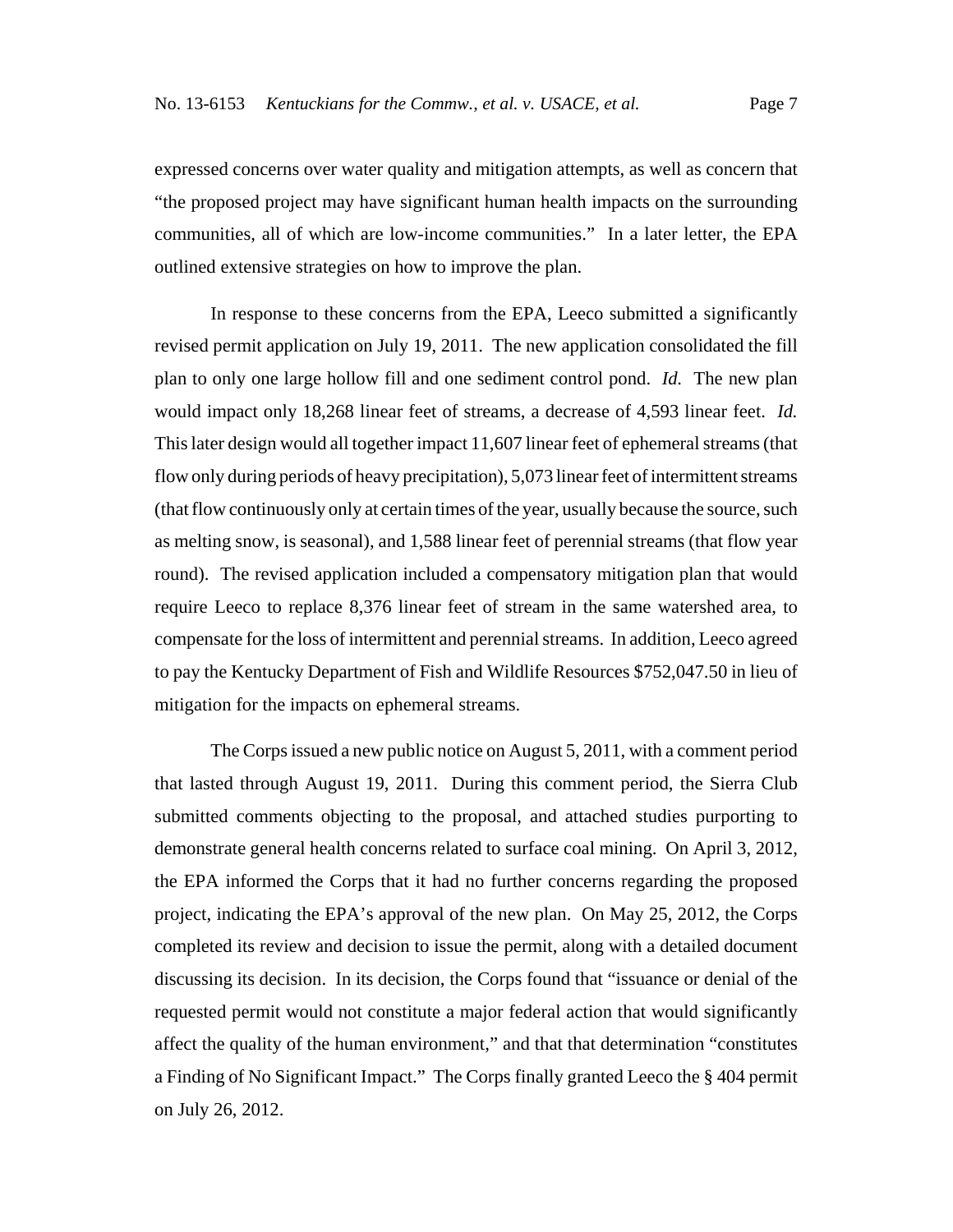On October 17, 2012, the plaintiffs Kentuckians for the Commonwealth, a grassroots organization devoted to improving the quality of life for the citizens of Kentucky, and the Sierra Club, a national environmental nonprofit organization, filed a complaint against the Corps in the Western District of Kentucky, challenging the issuance of the permit and alleging that it was issued in violation of the Clean Water Act, NEPA, and the Administrative Procedure Act, 5 U.S.C. § 500 *et seq.* Count One alleged that the Corps had violated NEPA by failing to issue an environmental impact statement, Count Two alleged that the Corps had failed to consider adverse effects on human health and welfare as required by the Clean Water Act § 404(b)(1) Guidelines, Count Three alleged that the Corps had violated its own regulations in failing to properly consider the public interest, and Count Four alleged that the Corps violated the Clean Water Act § 404(b)(1) Guidelines by issuing a permit that will cause or contribute to violations of water quality standards and significant degradation of waters of the United States.

After motions and cross-motions for partial summary judgment, the district court, in a thoroughly reasoned opinion, granted summary judgment in favor of the Corps on all counts, dismissing the suit in its entirety on August 23, 2013. *Kentuckians for the Commw. v. U.S. Army Corps of Eng'rs*, No. 3:12-CV-00682, 2013 WL 4516774, at \*21 (W.D. Ky. Aug. 23, 2013). The court first held that the plaintiffs had standing because their members alleged an injury in the form of possible detrimental effects to their health, livelihood, and outdoor recreational pursuits. *Id.* at \*8. Regarding the NEPA claim, the court held that the Corps properly limited the scope of review to the filling of jurisdictional waters, because "under SMCRA, it is the [Kentucky Division of Mine Permits], and not the Corps, that has control and responsibility over the Stacy Branch mine site as a whole," and the Corps was otherwise entitled to deference on the scope of review. *Id.* at \*10. The court also held that the plaintiffs' comments during the second comment period that cited human health studies did not constitute "significant new information" requiring a supplemental environmental assessment. *Id.* at \*12. With reasoning similar to that applied to the NEPA claim, the court held that the Corps properly limited the scope of its review regarding public health under the Clean Water Act § 404(b)(1) Guidelines, and that its environmental justice review under the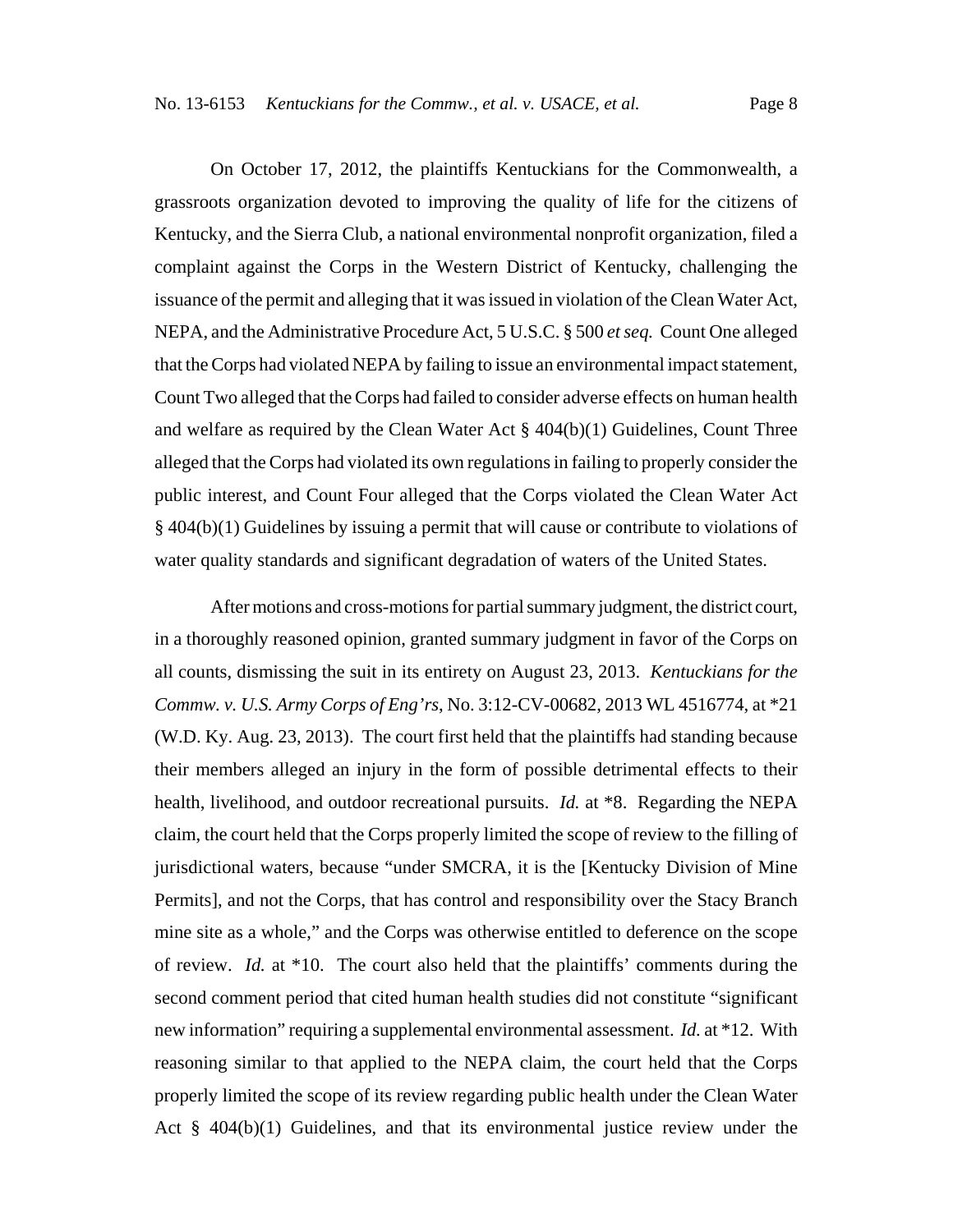Guidelines was not thereby arbitrary and capricious. *Id.* at \*12–13. In addressing the mitigation claim, the court first expressed doubt that the 2008 regulations pertaining to the assessment of mitigation plans applied to the permit, which was first submitted in 2007. *Id.* at \*14. The court held that, regardless of whether the 2008 regulations apply, the Corps adequately assessed stream function in its review of the mitigation plan, that it did not act arbitrarily and capriciously in relying on the Eastern Kentucky Stream Assessment Protocol, that it did not act inconsistently with regulations in approving an in-lieu fee payment to a stream-and-mitigation trust fund, and that its analysis of and plan for monitoring stream conductivity were not arbitrary and capricious. *Id.* at  $*14-20.$ 

This appeal followed. On September 9, 2013, the district court issued an injunction pending this appeal.

We review this grant of summary judgment in a challenge to the Corps's permitting decision under the Clean Water Act and NEPA under the Administrative Procedure Act's arbitrary and capricious standard. *See Ky. Riverkeeper, Inc. v. Rowlette*, 714 F.3d 402, 407 (6th Cir. 2013). An agency's decision is arbitrary and capricious if the agency has:

relied on factors which Congress had not intended it to consider, entirely failed to consider an important aspect of the problem, offered an explanation for its decision that runs counter to the evidence before the agency, or is so implausible that it could not be ascribed to a difference in view or the product of agency expertise.

*Id.* (quoting *Nat'l Ass'n of Home Builders v. Defenders of Wildlife*, 551 U.S. 644, 658  $(2007)$ ).

"Judicial review of NEPA compliance is limited in scope." *Id.* (quoting *Cmtys., Inc. v. Busey*, 956 F.2d 619, 623 (6th Cir. 1992)). Judicial review "ensure[s] that the agency has adequately considered and disclosed the environmental impacts of its actions and that its decision is not arbitrary or capricious." *Id.* (quoting *Balt. Gas & Elec. Co. v. Nat'l Res. Def. Council*, 462 U.S. 87, 97–98 (1983)). "Because NEPA is a procedural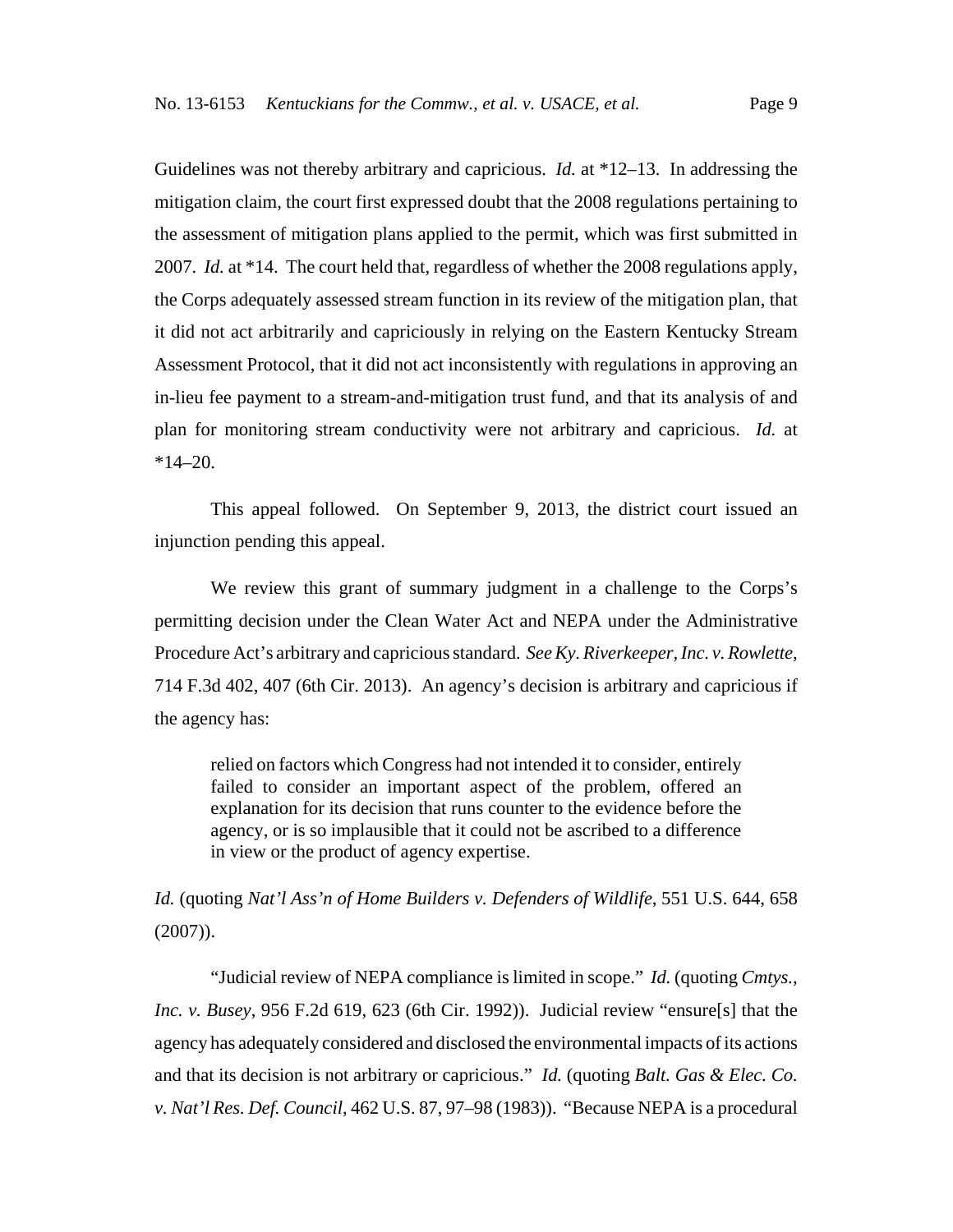and not a results-driven statute, even agency action with adverse environmental effects can be NEPA-compliant so long as the agency has considered those effects and determined that competing policy values outweigh those costs." *Ohio Valley Envtl. Coal. v. Aracoma Coal Co.*, 556 F.3d 177, 191 (4th Cir. 2009) (citing *Robertson v. Methow Valley Citizens Council*, 490 U.S. 332, 350 (1989)).

On appeal, the plaintiffs have maintained two challenges to the Corps's decision to issue the § 404 permit. First, the plaintiffs argue that the Corps violated NEPA by failing to consider the public health effects of the overall mining activity in conducting its NEPA review of the environmental effects of granting the § 404 permit, especially having considered overall economic benefits of the mining operation. Second, the plaintiffs argue that the Corps violated the Clean Water Act's mitigation requirements by using a flawed analysis to assess the functional effects of the mitigation plan and by failing to substantiate one figure used in the calculation of the mitigation assessment protocol.

First, the Corps did not violate NEPA by deciding not to consider the evidence linking surface coal mining in general to public health problems. In discussing the public health consequences of granting the § 404 permit, the Corps properly focused on the possible public health effects of discharges on the local water supply, as well as those effects caused by air pollution created by the machines that would be conducting permitrelevant site preparation and operations. The Corps reasonably limited its scope of review to the effects proximately caused by the specific activities that were authorized by the permit. Most importantly, the Corps complied with the relevant regulations interpreting and implementing NEPA's requirements.

The Corps did not entirely ignore the public health effects of granting the permit, but rather reasonably limited its scope of analysis only to those human health effects closely related to the discharge of fill or dredged material into jurisdictional stream beds. For example, the Corps assessed the potential impact of the permit activities on the local water supply, and it concluded, in large part because the nearest municipal water supply intake was a significant distance from the operation, that "it is not anticipated that this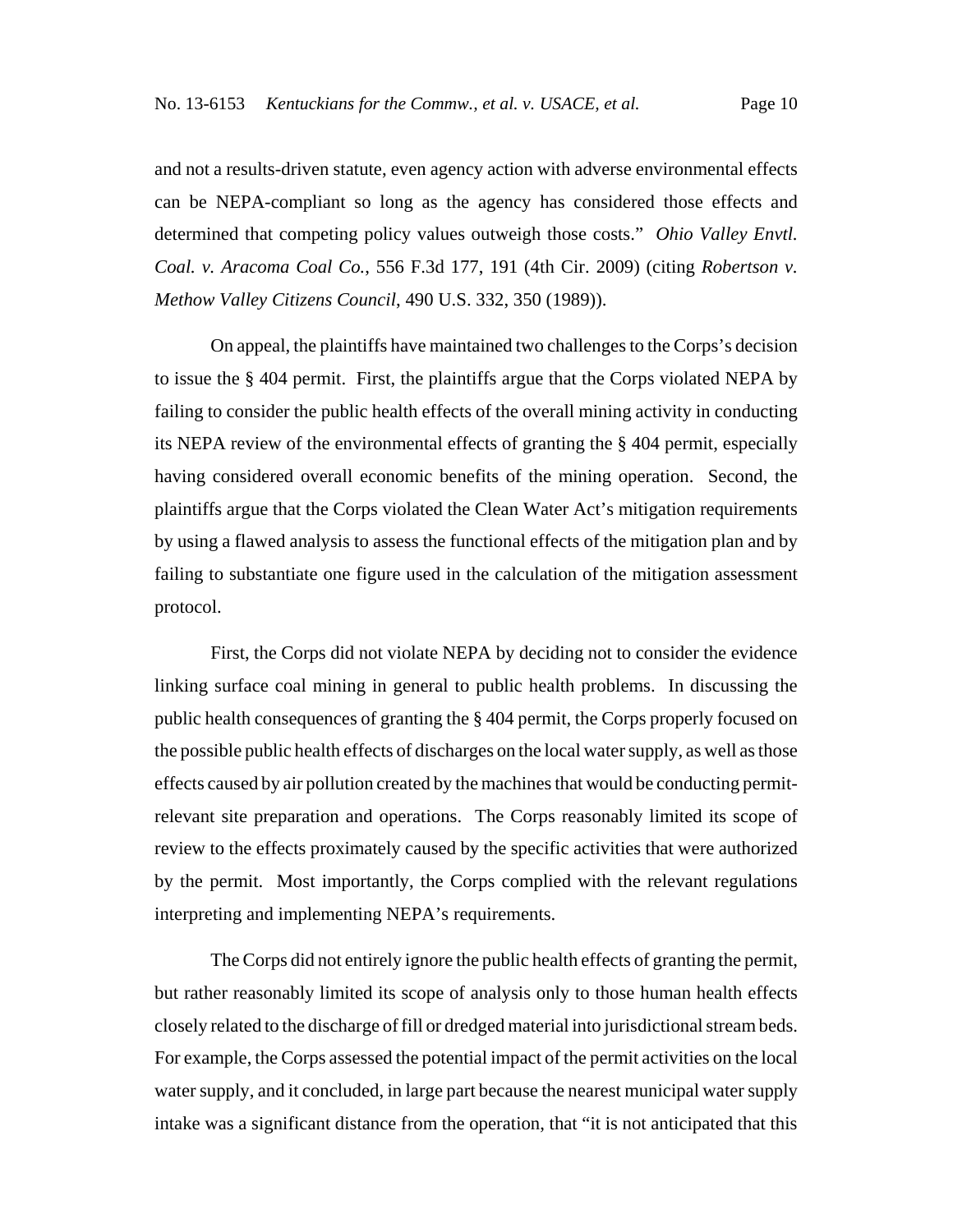proposed project would affect the water supply." Also, the Corps considered the effects of the permit activities on air pollution, concluding that the dust and emissions "will not exceed de minimis levels." This analysis of health effects, albeit not as comprehensive and wide in scope as that demanded by the plaintiffs, was reasonable given the more limited nature of the threshold inquiry of whether the Corps's action significantly affects the human environment.

The Corps acted without abusing its discretion when it determined that the scope of its NEPA analysis should be limited to the local, proximate effects of the dredging and filling activities that were specifically authorized by the permit. The Council on Environmental Quality's regulations grant the Corps some discretion in performing the analysis of whether a federal action is significant enough to warrant an environmental impact statement. With respect to potential health effects, the Council's regulations suggest only that public health effects "*should* be considered," 40 C.F.R. § 1508.27(b) (emphasis added). And when a set of effects is considered, the regulations allow substantial flexibility in delimiting which subsets of effects are relevant. In particular, the context of the federal agency's action should be considered in determining the scope of its relevant effects: "Significance varies with the setting of the proposed action. For instance, in the case of a site-specific action, significance would usually depend upon the effects in the locale rather than in the world as a whole." *Id.* § 1508.27(a).

The Corps was not required, as the plaintiffs contend, to expand the scope of its review beyond the effects of the filling and dredging activity to the effects of the entire surface mining operation as a whole. The Corps regulations, the validity of which is not in dispute, govern the Corps's obligations under NEPA. Those regulations state that any NEPA document related to a permit should only "address the impacts of the specific activity requiring a [Corps] permit and those portions of the entire project over which the district engineer has sufficient control and responsibility to warrant Federal review." 33 C.F.R. pt. 325, app. B § 7(b)(1). Here, the overall mining project is not the specific activity authorized by the § 404 permit, nor does the Corps's district engineer maintain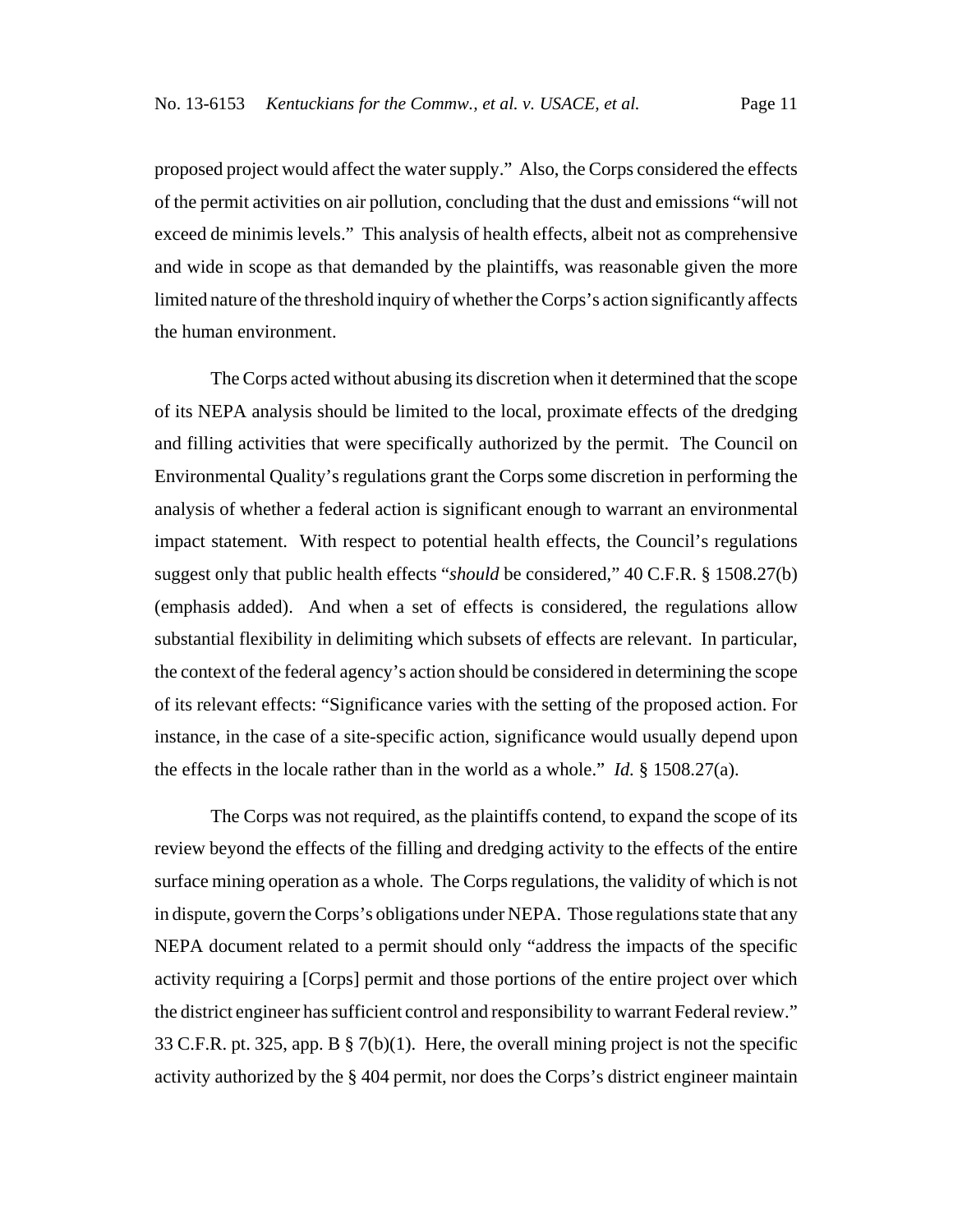sufficient control and responsibility over other portions of the entire project to warrant federal review.

The specific activity that is the subject of the permit is only the dredging and filling of jurisdictional waters. The Clean Water Act, as only one aspect of a more comprehensive multi-permit regulatory scheme, requires the Corps to provide a § 404 permit only for the "discharge of dredged or fill material into the navigable waters." 33 U.S.C. § 1344(a). The statement accompanying the Corps's NEPA implementing regulations confirms the limited purpose of § 404, stating that "[t]he Corps authorizes the discharge of dredged or fill material in 404 permits" and that, "[t]herefore, the activity the Corps studies in its NEPA document is the discharge of dredged or fill material." Environmental Quality; Procedures for Implementing the National Environmental Policy Act (NEPA), 53 Fed. Reg. 3120, 3121 (Feb. 3, 1988) ("Corps Procedures").**<sup>2</sup>**

The district court correctly determined that, given the Corps's relatively minor role in the congressionally designed scheme for regulating surface mining, the Corps did not have sufficient control and responsibility over other aspects of the surface mining operation to warrant expanding the scope of its NEPA review. *See Kentuckians*, 2013 WL 4516774, at \*10. It is clear that Congress intended SMCRA to create a centralized regulatory program for surface coal mining, and that the Corps's role in the overlapping permitting scheme is secondary, affecting only a small albeit necessary part of the particular surface coal mining operation.

In any case, because the question of the proper scope of analysis in the environmental assessment entails interpretation of the Corps's own regulations, the

**<sup>2</sup>** The plaintiffs argue that the Corps authorized actual surface coal mining, beyond the mere filling of stream beds, because Leeco's permit states that the Corps "authoriz[es] your company's proposal to construct . . . various 'mine throughs.'" This argument misconstrues the specialized language used in the permit and disregards the context in which the permit is granted. As the Corps explained at oral argument, "mining through" is the process of scraping away the surface of an ephemeral stream bed, extracting the coal seams that are then exposed, and refilling the stream bed. The Corps did not authorize mining per se, but only the discharges into streams that are a necessary part of a "mine through." That is, the Corps authorized "mining through" because of the activity's impacts on stream beds and not because of its purpose to extract coal. Furthermore, the Corps does not even have the authority to authorize surface coal mining, and the plaintiffs do not argue that the permit exceeded the scope of  $\zeta$  404.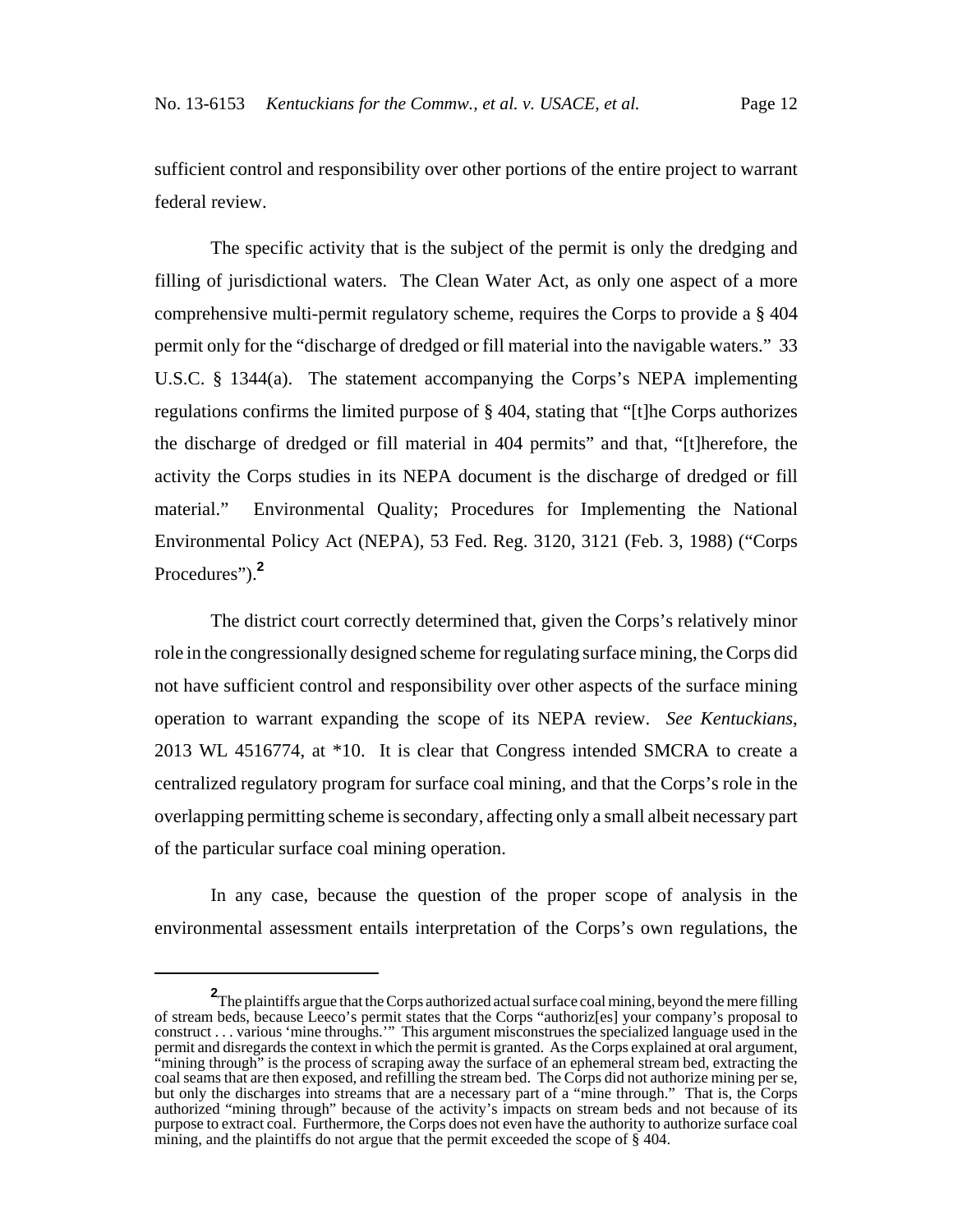Corps is entitled to substantial deference with regard to its determination that the district engineer lacked "sufficient control and responsibility" to warrant review of other portions of the entire mining project.**<sup>3</sup>** In its decision, the Corps reasoned:

The NEPA Scope of Analysis in this case would include jurisdictional "waters of the U.S.," and the immediate adjacent riparian corridor that would be filled directly or indirectly by the construction of the Hollowfill, construction of the sediment pond, and the mining through of streams. A broader scope is not appropriate because the [Clean Water Act] does not provide the Corps legal authority to regulate surface coal mining beyond the limits of the "waters of the U.S." Rather, overall surface coal mining operations are permitted by and regulated under SMCRA, administered by the Kentucky [Division] of Mine Permits.

This reasoning properly weighed two of the factors that the Corps's regulations use to determine whether there is sufficient control and responsibility to warrant the Corps to expand its scope of analysis to other portions of the state-authorized mining activity: "[t]he extent to which the entire project will be within Corps jurisdiction" and "[t]he extent of cumulative Federal control and responsibility." 33 C.F.R. Pt. 325, App. B  $§$  (7)(b)(2)(iii)–(iv).

**<sup>3</sup>**<br>This court must defer to the Corps's interpretations of its own NEPA implementing regulations. *See Ohio Valley Envtl. Coal. v. Aracoma Coal Co.*, 556 F.3d 177, 193 (4th Cir. 2009). Courts generally "defer to the agency's interpretation [of its own regulation] unless it is plainly erroneous or inconsistent with the regulation." *Summit Petroleum Corp. v. EPA*, 690 F.3d 733, 740 (6th Cir. 2012) (quoting *Auer v. Robbins*, 519 U.S. 452, 461 (1997)) (internal quotation marks omitted). Plaintiffs are correct to point out that *Auer* deference applies only to disputes over the meaning of an agency's own regulation. However, the dispute in this case concerns the interpretation of the Corps's NEPA implementing regulations, in particular how to interpret the terms "specific activity requiring a . . . permit" and "sufficient control and responsibility" in the context of assessing whether NEPA requires an environmental impact statement for the decision to grant a § 404 permit.

It is true that Congress gave the authority to interpret NEPA in a general sense to the Council on Environmental Quality, *Andrus v. Sierra Club*, 442 U.S. 347, 358 (1979), which Congress instituted to "consult[] with" agencies to "insure that presently unquantified environmental amenities and values may be given appropriate consideration in decisionmaking along with economic and technical considerations." 42 U.S.C. § 4332(2)(B). Pursuant to this mandate, the Council has instituted a number of regulations to help guide federal agencies in executing their NEPA obligations. However, the Council has also granted agencies significant flexibility in interpreting NEPA's requirements for purposes of conducting their own independent NEPA reviews. *See, e.g.*, 40 C.F.R. § 1507.1. Indeed, the Council's regulations require federal agencies to, "as necessary, adopt procedures to supplement" the Council's regulations, in particular procedures related to the identification of which actions require an environmental impact statement and which do not, and that such implementing regulations should be adopted after opportunity for public review and review by the Council. *See id.* § 1507.3.

Under instruction from the Council, the Corps has instituted its own regulations to guide its preparation of NEPA-compliant environmental assessments and environmental impact statements. *See* 33 C.F.R. § 230.1; *id.* pt. 325, app. B. And because the Corps promulgated the specific regulations that govern the question of how great the scope of the Corps's NEPA review is, *see* 40 C.F.R. pt. 1507, the Corps is entitled to deference with respect to the interpretation of those provisions.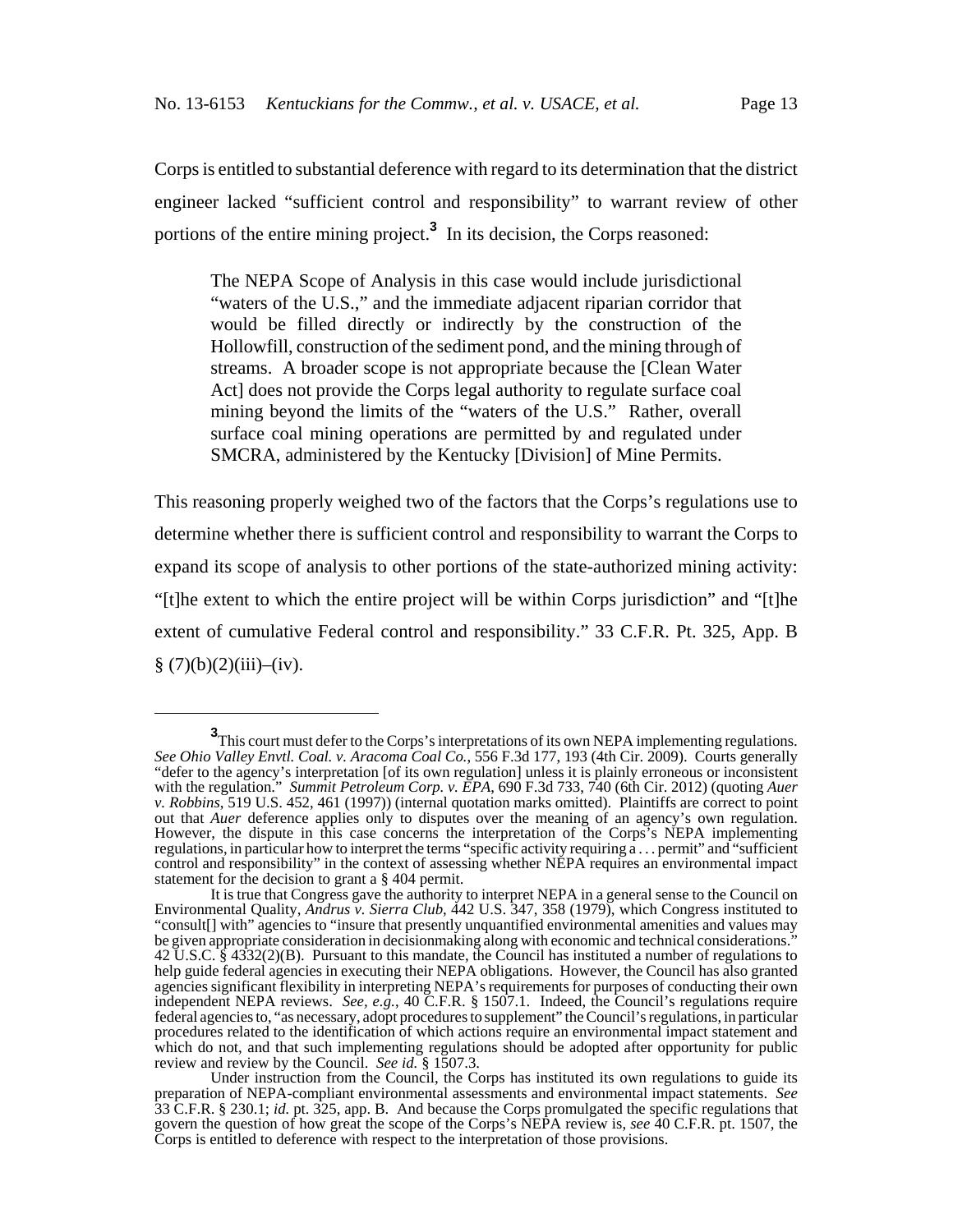The Corps decision in this regard is consistent with the congressional design of both NEPA and the regulatory scheme at issue. Regarding surface coal mining regulation, Congress intended that primary regulatory power be placed in only one agency, in this case the Kentucky Department for Natural Resources. There are many considerations that must be balanced before authorizing a massive and environmentally significant operation, and Congress has determined that such a careful and sensitive decision is best made primarily by one decisionmaker. There are good reasons that Congress would not have designed a regulatory system in which each regulatory actor involved in a large operation, even in a comparatively minor way, is required to consider all of the effects of the overall project.

The restriction of the Corps's scope of analysis is consistent with the congressional policy to give to state governments the primary responsibility to regulate overall surface mining operations. In enacting SMCRA, Congress declared that "the primary governmental responsibility for developing, authorizing, issuing, and enforcing regulations for surface mining and reclamation operations . . . should rest with the States." 30 U.S.C. § 1201(f); *see also Horizon Coal Corp. v. United States*, 43 F.3d 234, 240 (6th Cir. 1994) (quoting *Save Our Cumberland Mountains, Inc. v. Lujan*, 963 F.2d 1541, 1544 (D.C. Cir. 1992)). The Corps, when it adopted its NEPA-implementing regulations, stated that "in order to prevent the unwarranted situation where 'the Federal tail wags the non-Federal dog', the scope of analysis would be confined to the environmental effects of only the activity requiring a Corps permit." Corps Procedures, 53 Fed. Reg. at 3122. To thwart Kentucky's decision to permit surface mining by permitting the Corps to consider effects of the entire mining operation in its decisionmaking process would violate Congress's intent to place primary responsibility for surface mining with state regulators.**<sup>4</sup>**

**<sup>4</sup>** The plaintiffs' reliance on 42 U.S.C. § 4332(2)(D) for the assertion that "[t]he Corps cannot rely on Kentucky's overlapping SMCRA jurisdiction to refuse to consider the full environmental impact of a mine it regulates" is misplaced. *See* Appellants' Reply Br. at 7. That statute does not involve the kind of situation presented in this case. That statute only involves a situation in which there is "a major Federal action *funded under a program of grants to States*" and in which the environmental impact statement is "*prepared by a State agency or official*." 42 U.S.C. § 4332(2)(D) (emphasis added). That provision merely "allows a state agency to prepare an [environmental impact statement] for a federal agency if certain conditions are met." *Macht v. Skinner*, 916 F.2d 13, 18 (D.C. Cir. 1990). When NEPA states that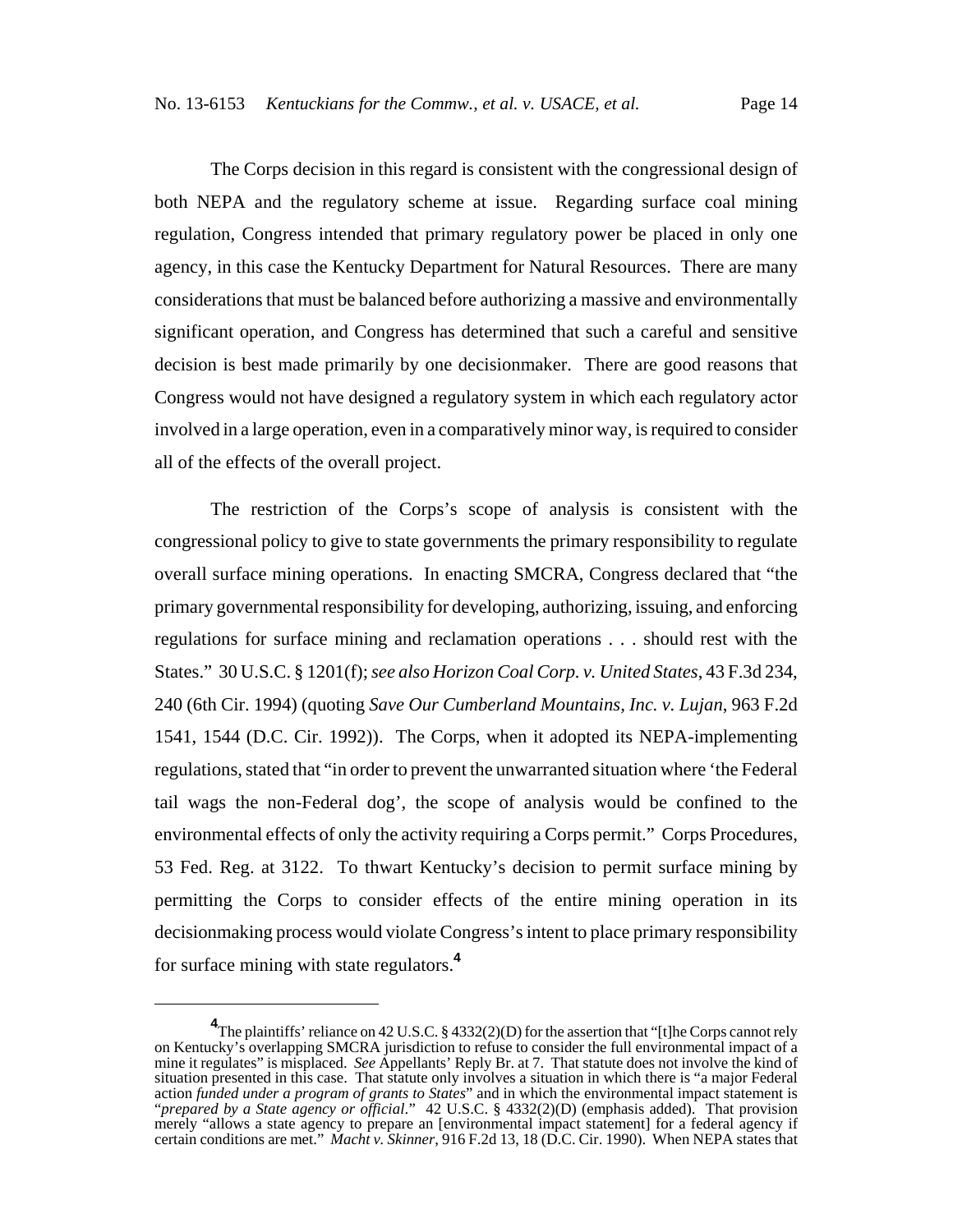And although "NEPA is a procedural and not a results-driven statute," *Aracoma Coal*, 556 F.3d at 191, adherence to its "procedures [is] almost certain to affect the agency's substantive decision," *Robertson v. Methow Valley Citizens Council*, 490 U.S. 332, 350 (1989). *See also* 40 C.F.R. § 1500.1. It stands to reason that, in the context of a complete regulatory scheme, agencies may reasonably limit their NEPA review to only those effects proximately caused by the actions over which they have regulatory responsibility. *See Dep't of Transp. v. Pub. Citizen*, 541 U.S. 752, 767 (2004) (citing *Metro. Edison Co. v. People Against Nuclear Energy*, 460 U.S. 766, 774 & n.7 (1983)). Moreover, the "rule of reason" recognized by the Supreme Court in *Public Citizen* dictates that agencies make NEPA determinations "based on the usefulness of any new potential information to the decisionmaking process." *Id.* These principles, which support a reasonable delimitation of the proper NEPA scope of review, are effectuated in practice by the Corps's analysis of whether it has "sufficient control and responsibility" over the whole project. *See Aracoma Coal*, 556 F.3d at 196–97; *White Tanks Concerned Citizens, Inc. v. Strock*, 563 F.3d 1033, 1040 (9th Cir. 2009).

The most closely analogous circuit court case, *Ohio Valley Environmental Coalition v. Aracoma Coal Co.*, 556 F.3d 177 (4th Cir. 2009), strongly and persuasively supports the Corps's decision to limit its scope of analysis. Like the instant case, *Aracoma Coal* involved the Corps's NEPA obligations during the consideration of a § 404 permit application related to surface mining operations in a state in which the state manages an approved SMCRA regulatory program. *See id.* at 195. Recognizing that "[t]he Corps' jurisdiction under [Clean Water Act] § 404 is limited to the narrow issue of the filling of jurisdictional waters," *id.*, and that "[u]nder SMCRA, the state of West Virginia has 'exclusive jurisdiction over the regulation of surface coal mining and reclamation operations,'" *id.* (quoting 30 U.S.C. § 1253), the Fourth Circuit held that the Corps did not act arbitrarily and capriciously in determining that its scope of review in

<sup>&</sup>quot;[t]he procedures in [§ 4332(2)(D)] shall not relieve the Federal official of his responsibilities for the scope, objectivity, and content of the entire statement," it is referring to the federal official who has delegated NEPA responsibilities to the state-level grantee. *See, e.g.*, *Heeren v. City of Jamestown, Ky.*, 39 F.3d 628, 629 (6th Cir. 1994). Here, there is no grant program and the Corps is not delegating its NEPA responsibility.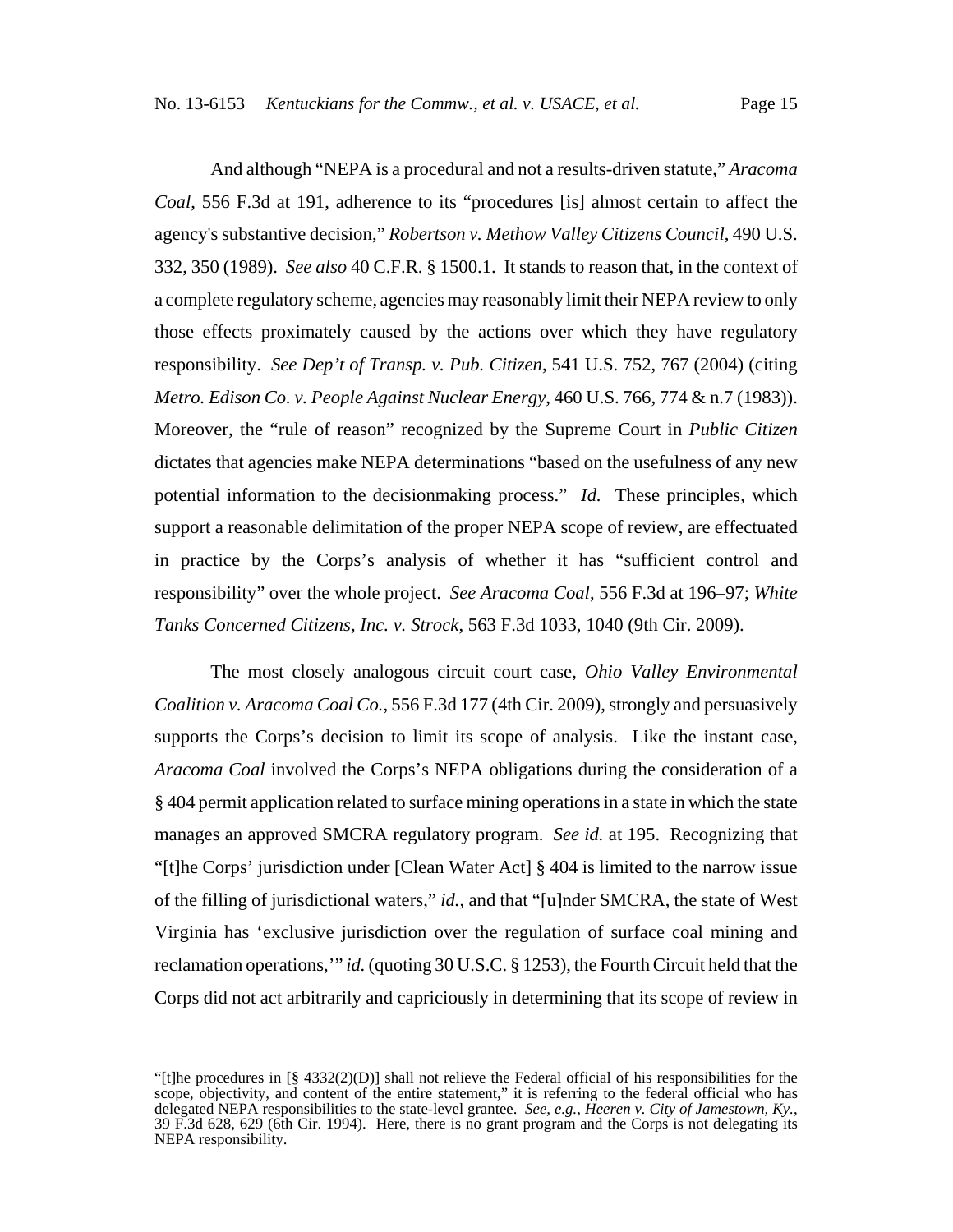issuing a finding of no significant impact did not "extend[] beyond the Corps' limited jurisdiction to include environmental effects on upland areas," *id.* at 197.**<sup>5</sup>** The court reasoned that "under the plain language of the [Corps' NEPA implementing] regulation, activity beyond the filling of jurisdictional waters is not within the Corps' 'control and responsibility' because upland environmental effects are 'not essentially a product of Corps action." *Id.* (quoting 33 C.F.R. pt. 325, app. B § 7(b)(2)). The plaintiffs in this case argue for an even wider scope of review than that rejected in *Aracoma Coal*. The Fourth Circuit rejected the plaintiffs' argument that "the Corps' § 404 permit is a permit for the entire valley fill, down to the last shovelful of dirt at the edge of the valley," *id.* at 194, while here the plaintiffs argue that the entire mining operation is within the proper scope of the Corps's NEPA review. The reasoning of *Aracoma Coal* precludes such a vast extension of NEPA review.

The plaintiffs incorrectly argue that "[i]f the Corps does not investigate and address these serious health concerns, no agency will." Appellants' Reply Br. at 11. First, the Corps actually did consider public health in its substantive review of the § 404 permit. The EPA, which signed off on the permit and with which the Corps coordinated in reviewing the § 404 permit application's compliance with the Clean Water Act and its associated regulations, specifically addressed concerns that "the proposed project may have significant health impacts on the surrounding communities, all of which are lowincome communities."

More importantly, Kentucky's Division of Mine Permits, in complying with the federal standards contained in SMCRA and through is power to impose stricter standards in Kentucky, has the means to address public health concerns associated with surface coal mining. SMCRA is designed in part to "to protect society and the environment from the adverse effects of surface coal mining operations," 30 U.S.C. § 1202(a), through "the establishment of appropriate standards to minimize damage to the

**<sup>5</sup>** The reference to "upland areas" was to parts of the valley outside of the stream beds that would be filled. *See id.* at 186–87. The state SMCRA regulator had authorized the use of "valley fills," while the Corps authorized only the filling of stream beds, which constituted only a portion of the valley to be filled.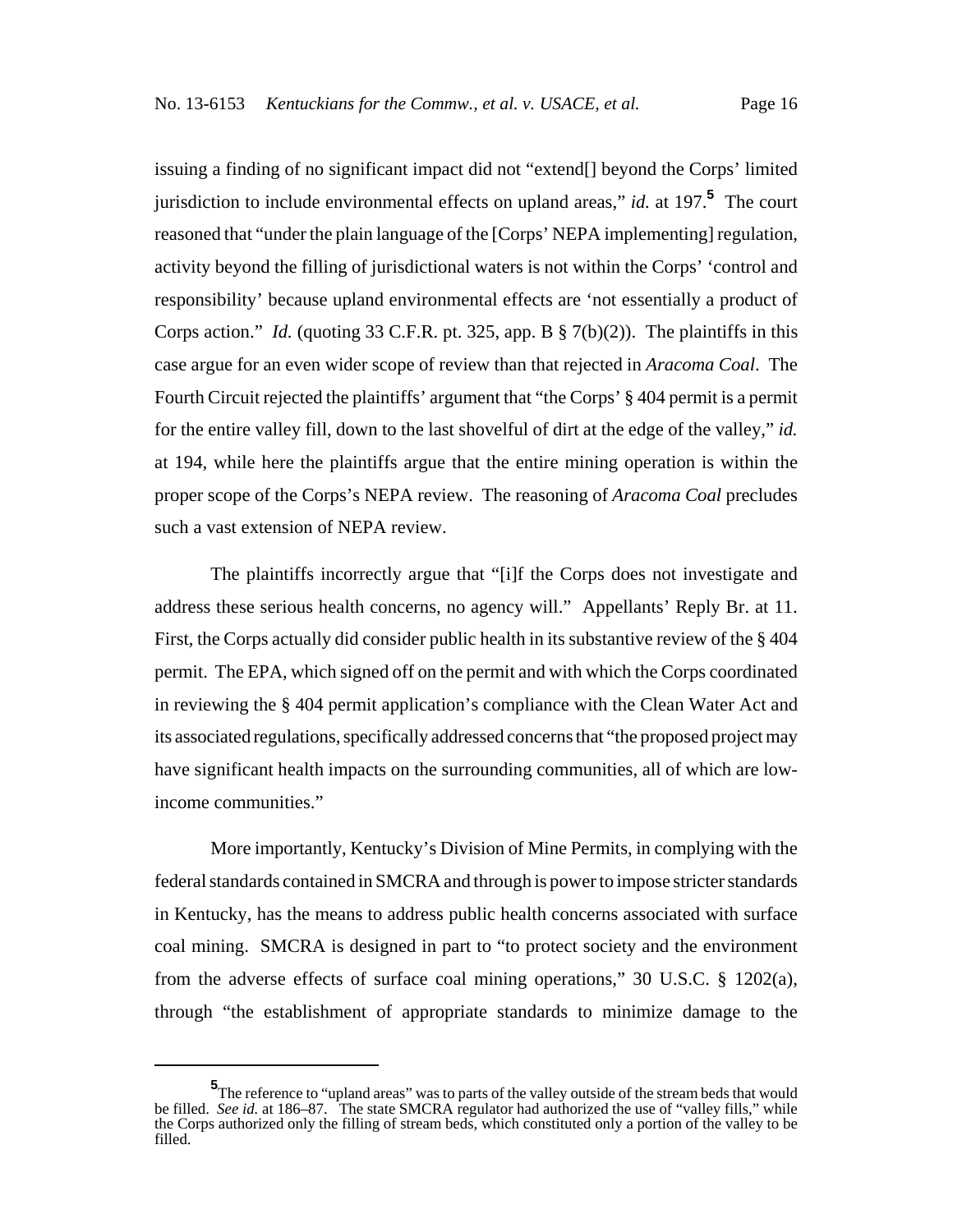environment and to productivity of the soil and to protect the health and safety of the public," *id.* § 1201(d). Kentucky's surface mining permitting program, as required by the comprehensive minimum federal standards, includes extensive regulations designed to minimize the harmful impacts of surface mining activities. This includes requirements to "minimize disturbance of the hydrologic balance in both the permit area and adjacent areas," 405 Ky. Admin. Regs. 16:060 § 1(1), to ensure that "[d]ischarges of water from areas disturbed by surface mining activities shall at all times be in compliance with all applicable federal and state water quality standards," *id.*  $16:070 \text{ § } 1(1)(g)$ , to place excess spoil in designated areas designed to "[m]inimize the adverse effects of leachate and surface water run-off from the fill on surface and ground water," *id.* 16:130 § 1(1)(a), and to "minimize disturbances and adverse impacts on fish, wildlife, and related environmental values, and . . . achieve enhancement of those resources where practicable," *id.* 16:180 § 1(1). Generally, Kentucky's regulatory program maps directly onto the federal minimum requirements established by any regulations passed pursuant to SMCRA. Ky. Rev. Stat. § 350.069. These comprehensive regulations, promulgated by the U.S. Department of the Interior and adopted by Kentucky's Department for Natural Resources, are intended to "strike a balance between protection of the environment and agricultural productivity and the Nation's need for coal as an essential source of energy." 30 U.S.C. § 1202(f). To the extent that there is scientific evidence establishing that surface mining is generally bad for the public health, the plaintiffs should raise these concerns with those agencies in which Congress has placed the primary responsibility of regulating surface mining, either the federal Office of Surface Mining or the federally approved state regulators.

The plaintiffs also argue that the Corps violated its NEPA regulations by considering the positive economic impacts of the overall mining project without considering the public health impacts of the overall mining operation. This argument fails to take into account that the Corps has other obligations besides its NEPA obligations, and that the final decision document also contains independent (albeit related) analyses required by the Clean Water Act and the Corps's own regulations. Even though the Corps's regulations require a public interest review for all permit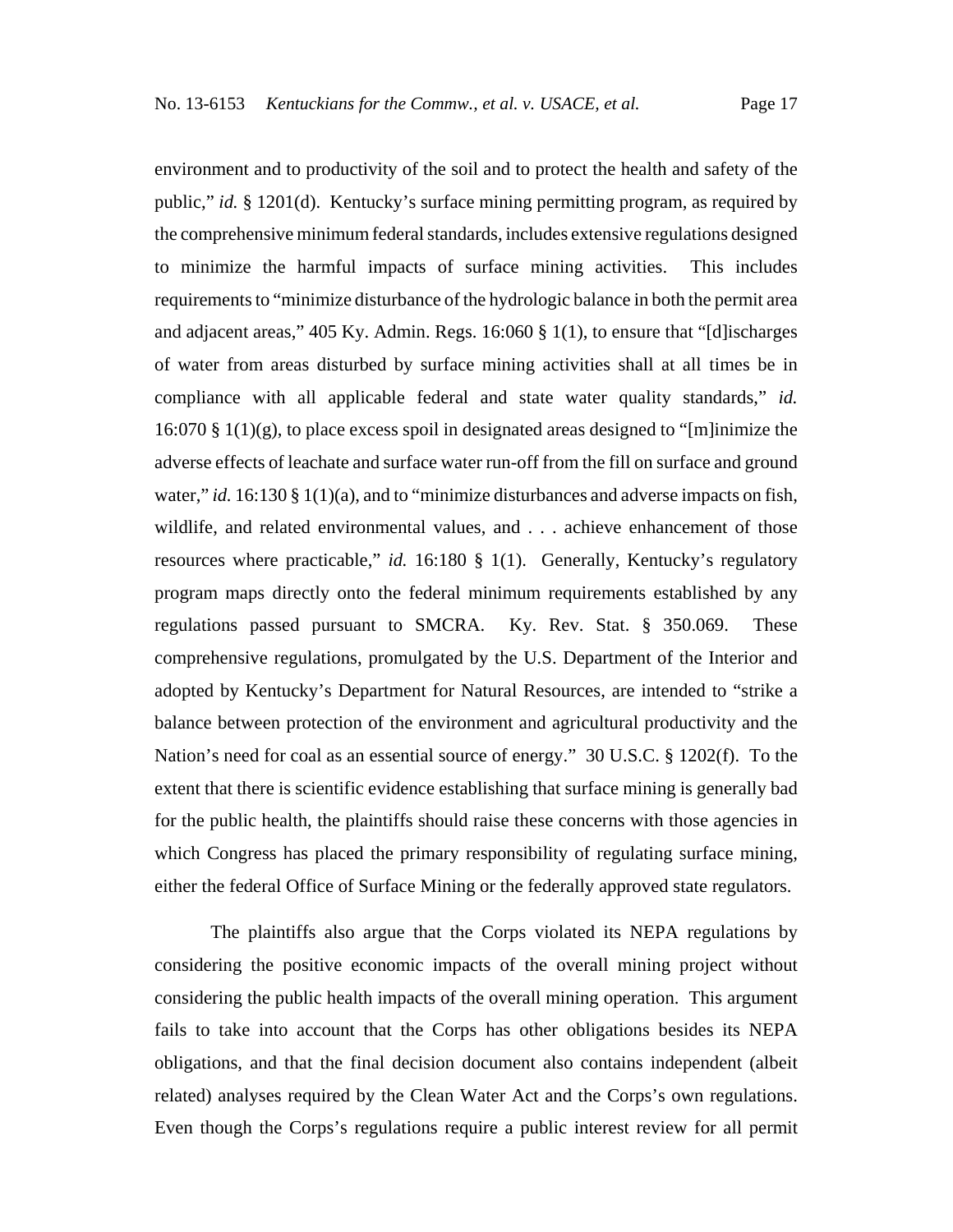decisions, 33 C.F.R. § 320.4(a), and the § 404(b)(1) Guidelines require the consideration of certain effects on the public interest, *see, e.g.*, 40 C.F.R. § 230.10(c), these are not NEPA obligations. It is true that for NEPA purposes "the scope of analysis used for analyzing both impacts and alternatives should be the same scope of analysis used for analyzing the benefits of a proposal." 33 C.F.R. Pt. 325, App. B, § 7(b)(3); *see also* Corps Procedures, 53 Fed. Reg. at 3122 (adopting rule from *Sierra Club v. Siegler*, 695 F.2d 957 (5th Cir. 1983)). However, the fact that the Corps used a wider scope of review in performing its public interest analysis, as required by the § 404(b)(1) Guidelines and its own regulations, does not mean that the Corps violated its NEPA obligations. By using one document to serve many functions, the Corps can limit the scope of its review in one part and expand it in another, as each regulatory task requires. For example, the discussions of economic benefits that the plaintiffs point to are contained within sections that discuss alternatives to granting the permit or analyze

"human use characteristics," which are relevant to the  $\S$  404(b)(1) Guidelines and the Corps's public-interest review. The plaintiffs' arguments conflate the substantive decision whether to grant a § 404 permit with the procedural requirements under NEPA.

In determining to issue a finding of no significant impact, the Corps performed an environmental assessment, limited in scope pursuant to the Corps's own regulations designed to determine whether a permit decision requires an environmental impact statement. The content of this analysis is rational and appears to be thorough. That ends the inquiry. There is no substantive component to NEPA review; this court may only "insist that the agency has, in fact, adequately studied the issue and taken a hard look at the environmental consequences of its decision." *Meister v. U.S. Dep't of Agric.*, 623 F.3d 363, 377 (6th Cir. 2010). The Corps reasonably complied with its own regulations and did not act arbitrarily and capriciously.

With respect to the plaintiff's second claim on appeal, namely that the mitigation plan violates the Clean Water Act, the Corps did not act arbitrarily and capriciously in determining that the compensatory mitigation plan proposed by Leeco in its 2011 permit application complied with the requirements of the  $\S$  404(b)(1) Guidelines.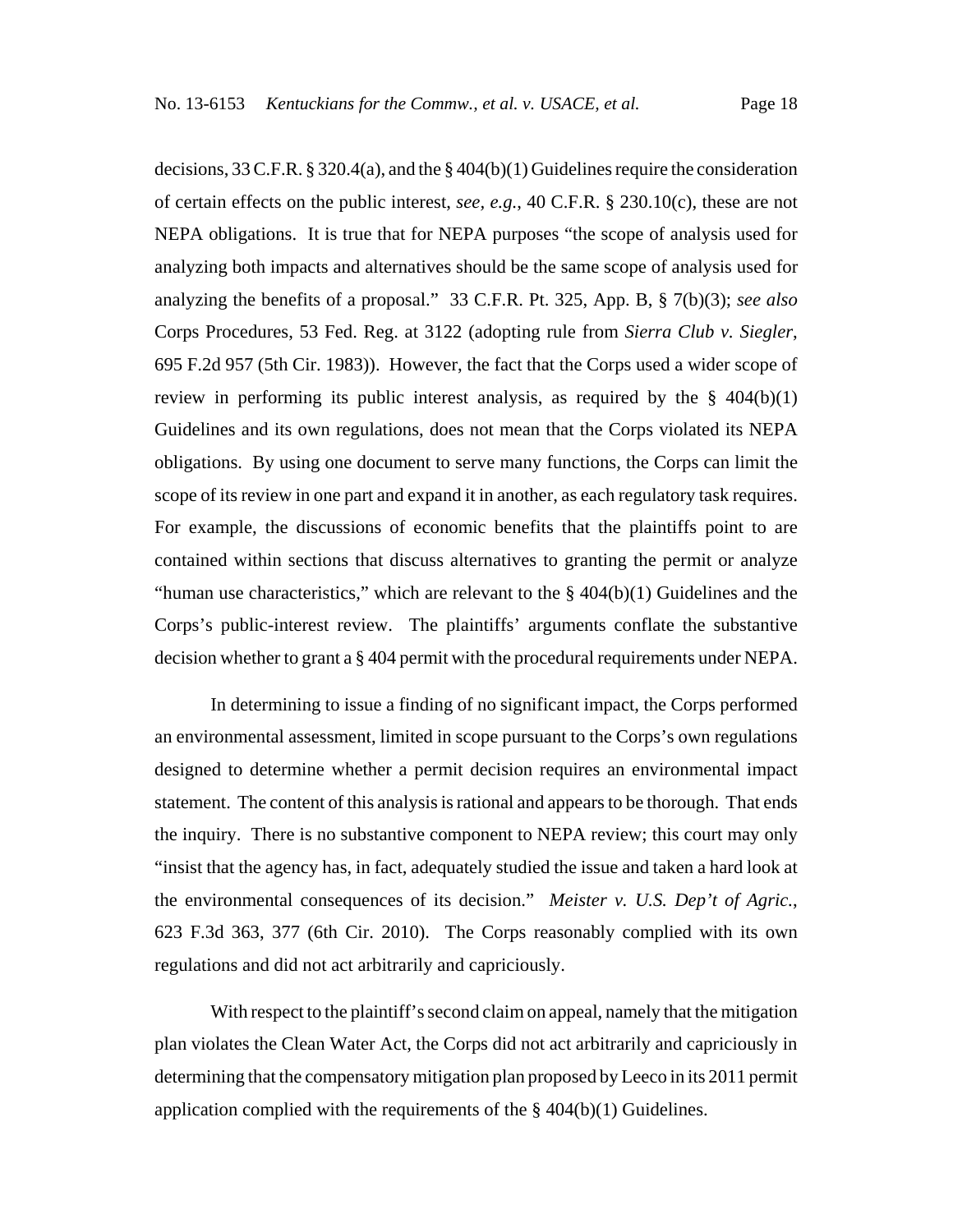First, the Corps was entitled to rely on the Eastern Kentucky Stream Assessment Protocol ("EKSAP"), which provides for an assessment of functional stream quality in determining whether a mitigation plan sufficiently replaces the aquatic functionality of lost streams. According to the Corps's decision document, the EKSAP is the product of federal and state interagency initiative and is designed to "assess[] the relative quality of a particular headwater stream ecosystem based on observations of regional indicator data concerning its physical[,] . . . chemical[,] . . . and biological . . . characteristics and provides an estimate of the integrity of the system as a whole." The use of this type of metric complies with regulations and is consistent with relatively recent changes in mitigation plan policy. In 2008, the Corps and the EPA passed regulations confirming the validity of—indeed, a preference for—functional metrics designed "to replace lost aquatic resource functions." *See* 33 C.F.R. § 332.3(f)(1); Compensatory Mitigation for Losses of Aquatic Resources, 73 Fed. Reg. 19,594, 19,601 (Apr. 10, 2008).**<sup>6</sup>** The fact that EKSAP uses structural proxies rather than direct measurements of aquatic function is consistent with the new regulations, since the changes in structural conditions rationally relate to improvements in functionality. *See* 33 C.F.R. § 332.3(f)(1). This particular plan employs the "natural channel design" strategy of mitigation, in which habitat structures in the stream will "give support to more species diversity" and a larger riparian buffer zone of vegetation along the stream will "ensure a more productive stream by means of shading and as a food source." And the use of structural proxies that rationally predict aquatic functionality based on objective, measurable structural qualities of the stream satisfies the regulations' command that "[p]erformance standards must be based on attributes that are objective and verifiable." *Id*. § 332.5(b). In the end, given the various interrelated factors and possible assessment metrics that could be used in a mitigation plan, the choice of mitigation performance standards requires the exercise

**<sup>6</sup>** We need not resolve the parties' dispute about whether these 2008 regulations apply to the Leeco permit application. The dispute arose because the original 2007 application would not be covered under the regulations, and there were significant revisions to the application before its final form took shape in 2011. This dispute presents a question requiring the interpretation of interrelated procedural regulations. Ultimately, however, the Corps assessed the application as though the 2008 mitigation regulations applied, and we affirm on that assumption.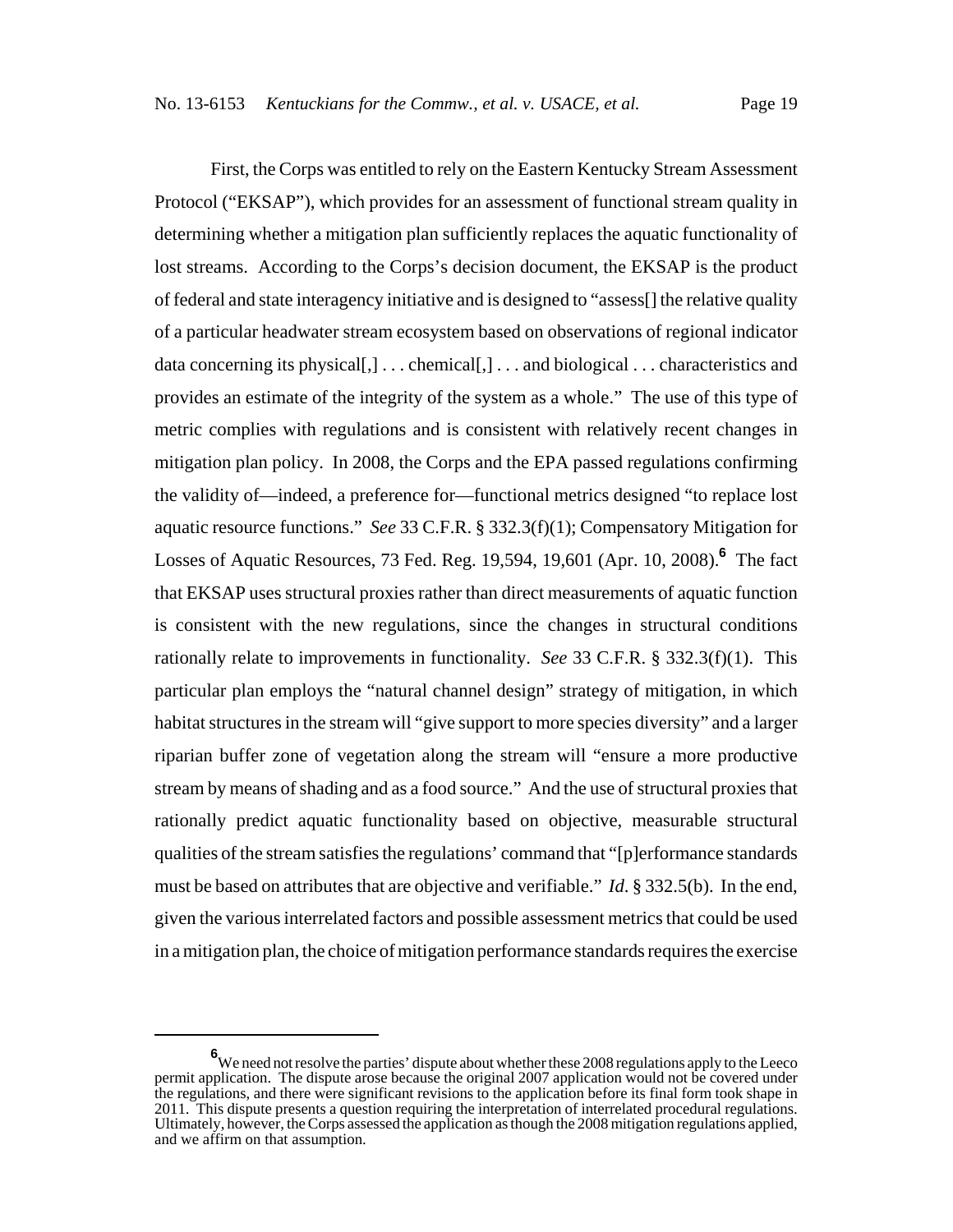of complex scientific judgment and deference to the Corps's expertise is appropriate. *See Marsh v. Or. Natural Res. Council*, 490 U.S. 360, 377 (1989).

Lastly, the Corps permissibly based its estimation of an eighty-percent likelihood of success on its experience with other mitigation projects. Without any evidence that the Corps's ballpark figure is way off the mark, this court can defer to the expertise of the Corps in fulfilling its requirement to "assess the likelihood for ecological success and sustainability" in evaluating a compensatory mitigation plan. 33 C.F.R. § 332.3(a)(1). The sources cited by the plaintiff do not persuasively demonstrate that the mitigation is likely to be unsuccessful, since the pessimistic assessments of mitigation they cite are from reports over ten years old, which came out before the Corps's adoption of the functional "watershed approach" in 2008. *E.g*., Compensatory Mitigation for Losses of Aquatic Resources, 73 Fed. Reg. at 19,594. As further assurance of mitigation success, the possibility of failure in the primary mitigation plan is prepared for in a contingency plan that would be triggered in the circumstance that Leeco does not accomplish the mitigation plan. Moreover, one of the conditions of the mitigation plan is that a certain number of units of functional stream quality "would be held as a contingency against failure of the restoration to reach the predicted EKSAP scores."

In short, the Kentucky Division of Mine Permits, to which Congress has granted exclusive jurisdiction over the regulation of surface mining in Kentucky, approved Leeco's surface mining operation. Meanwhile, the Corps of Engineers granted a secondary permit related only to the filling of jurisdictional waters. The Corps, in light of the entire project's approval under the more comprehensive SMCRA, did not abuse its discretion in limiting the scope of its NEPA review to environmental consequences closely related to the filling of jurisdictional stream beds. Where an existing state regulatory scheme already governs surface coal mining, NEPA does not require the Corps to expand its review to the environmental consequences of the entire mining operation. The Corps also did not abuse its discretion in approving the mitigation plan provisions requiring the improvement of other local streams, since those provisions were